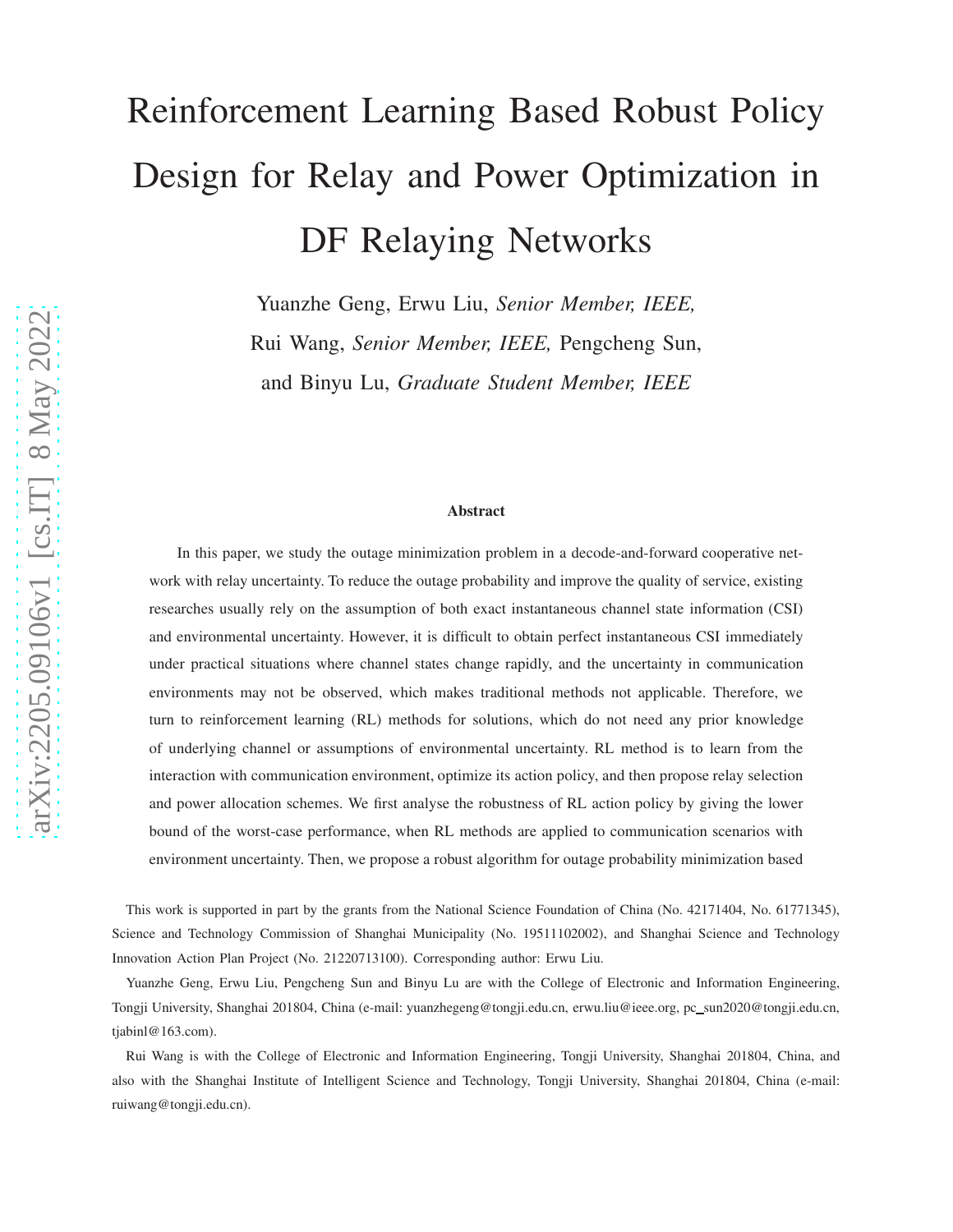on RL. Simulation results reveal that compared with traditional RL methods, our approach has better generalization ability and can improve the worst-case performance by about 6% when evaluated in unseen environments.

#### Index Terms

cooperative communication, outage probability, relay selection, power allocation, reinforcement learning, robust policy

#### I. INTRODUCTION

Cooperative communication has been a hot top in recent years, for its help in realizing resource collaboration between different nodes and obtaining diversified benefits in multi-user scenario. In cooperative communication system, outage probability is usually employed as a metric to measure the quality-of-service (QoS) of system, which represents the probability that the received signal-to-noise ratio (SNR) falls below a certain threshold [\[1\]](#page-19-0), [\[2\]](#page-19-1).

In order to improve the QoS of communication system and minimize the outage probability, it is intuitive to optimize the scheme of relay selection and power allocation. Traditional optimization methods usually rely on the assumption of exact instantaneous channel state information (CSI). By establishing the probabilistic model where distributions of channel uncertainty are assumed artificially, relay selection and power optimization schemes are then designed following probabilistic analysis [\[3\]](#page-19-2)–[\[6\]](#page-20-0). However, it is very possible that perfect instantaneous CSI is difficult to be obtained in situations where channel changes rapidly, and the uncertainties in communication environments may not be observed. Therefore, traditional methods based on perfect CSI and artificial assumptions may bring estimation bias and mislead the final decisions.

Reinforcement learning (RL) is an emerging technique, and is considered as the third paradigms in machine learning [\[7\]](#page-20-1). The optimization for RL action policy does not need prior knowledge of the environment. Instead, RL methods employs an agent to interact with the environment, and then learn from the experiences gained during interaction. Recently, many studies have successfully applied RL technology to help solving resource optimization problems in communications [\[8\]](#page-20-2)–[\[10\]](#page-20-3). In RL-based approaches, the source node usually acts as the agent, which is assumed to be empowered with learning ability. Therefore, different from traditional methods, we do not need prior knowledge or assumptions about communication environments any more.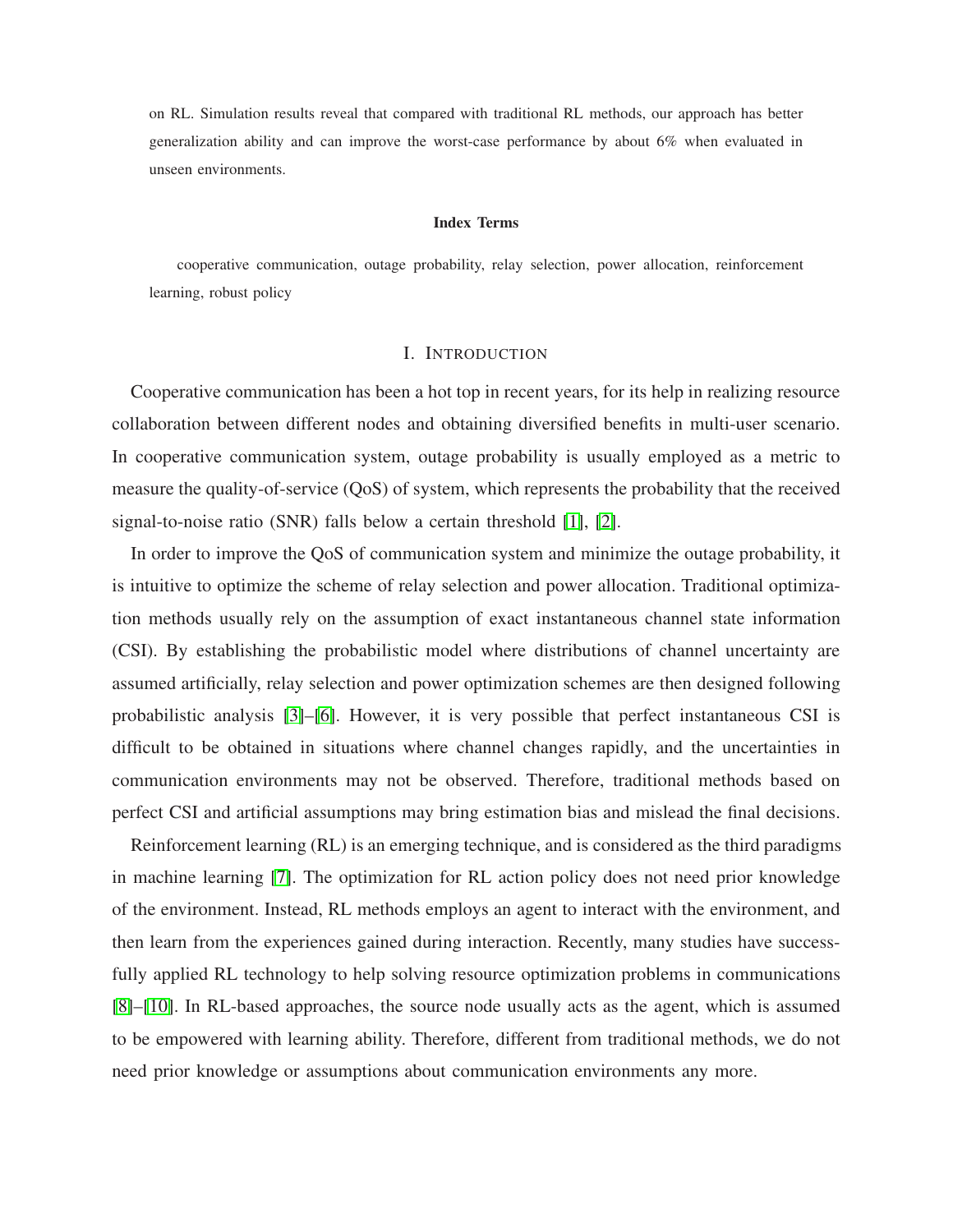In cooperative network, the RL agent will make optimal relay and transmission power decisions directly for the whole system in each time slot, based on its observation of state in previous time slot and the action-reward fed back from the communication system. In [\[11\]](#page-20-4), [\[12\]](#page-20-5), Su *et. al* proposed a deep Q network (DQN) based relay scheme, which combines deep neural network (DNN) with the typical Q-learning algorithm, to minimize the outage probability. Huang *et. al* [\[13\]](#page-20-6) designed a novel decision-assisted deep reinforcement learning (DRL) approach to help relay selection and improve outage performance. Wang *et. al* [\[14\]](#page-20-7) employed Q-learning method for relay selection to improve energy efficiency. Similarly, optimization problems of adaptive power control are investigated in [\[15\]](#page-20-8)–[\[17\]](#page-20-9) and then solved by RL-based methods. In addition, the joint optimization for relay and power is widely studied with the help of RL technology. In [\[18\]](#page-20-10), [\[19\]](#page-20-11), the authors divided relay selection and power optimization into two sub-problems and then solved them through hierarchical RL architecture, in order to maximize total SNR and minimize outage probability. Huang *et. al* [\[20\]](#page-20-12) proposed asynchronous DRL approaches to maximize system throughput, and Zhang *et. al* [\[21\]](#page-20-13) designed a double DQN architecture to minimize transmission delay.

Despite the successful application and adaptation of RL methods in communication scenarios, there are few literature studies on the robustness of RL based methods. The studies above are carried out under the condition that elements in the environment do not change, and thus there is a fixed transition dynamic between system states. In practical situations, however, the location of each relay may be fluid in a cooperative network. Under such circumstances, the temporal correlation of channel states between each pair of nodes will change, which results in the failure of action policies trained in some environments to generalize to others. To alleviate the model discrepancy and improve the worst-case performance in changeable environments, some researchers have studied the robustness of action policy in the field of robot control and Atari games [\[22\]](#page-20-14)–[\[25\]](#page-21-0), which can provide some insights into robust policy analysis in communication scenarios.

In this paper, we analyse the robustness of RL action policy in a changeable decode-andforward (DF) relaying communication system, where the locations and outage thresholds of each relay are unfixed. Then, we proposed a practicable robust RL algorithm based on proximal policy optimization for relay selection and power allocation, to minimize the outage probability under total power constraints. Specifically, the contributions of this paper can be summarized as follows.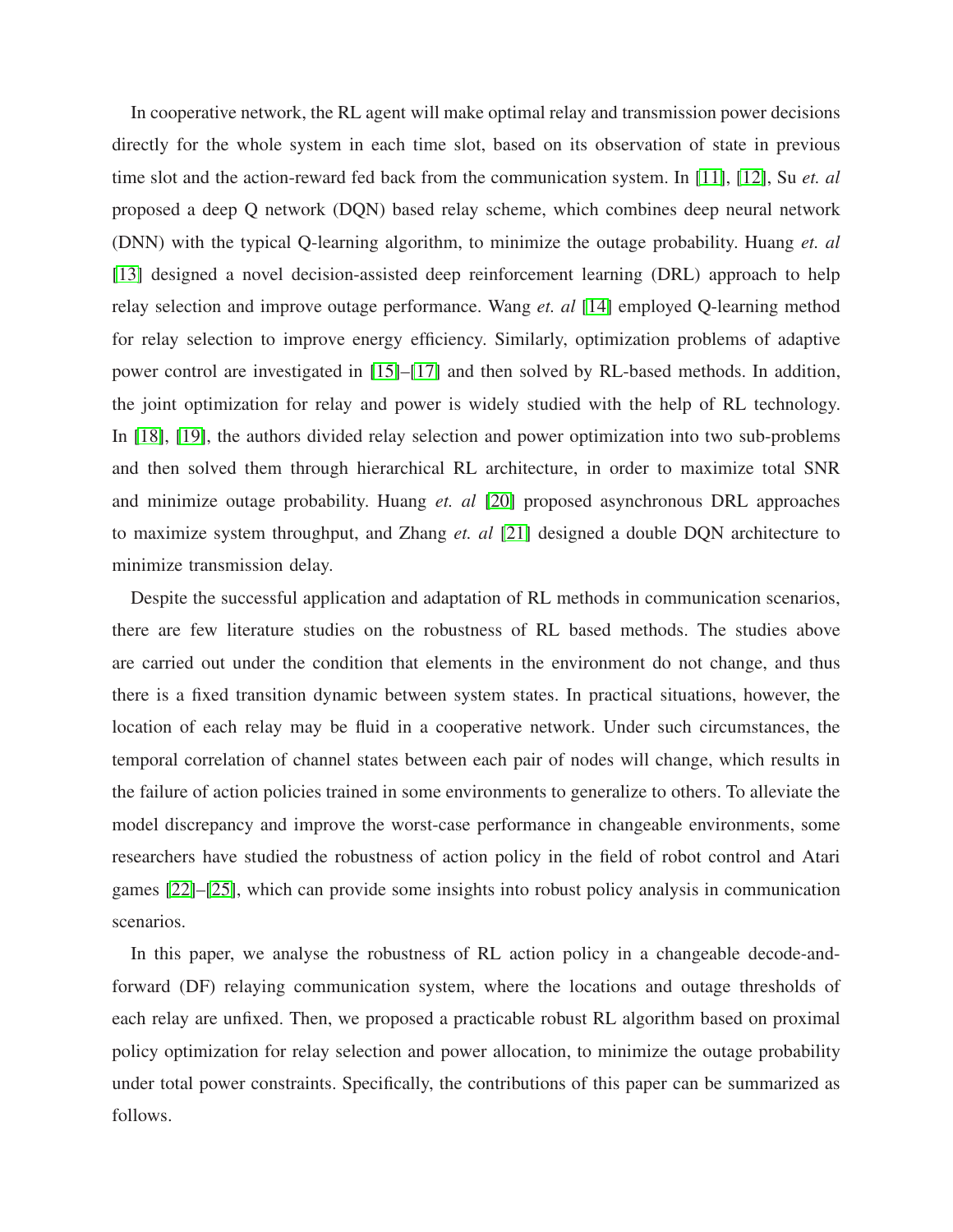- We setup a DF relaying network where uncertainties of both relay location and outage threshold are considered. Then, we transform the outage probability minimization problem in uncertain environments into a statistical problem, which can be easily solved by RL methods without any assumptions or prior knowledge of the communication system.
- We analyse the robustness of RL methods when applied to communication optimization problems, and derive the theorem which gives a lower bound of worst-case performance of action policy in changeable communication environments.
- Through alternate optimization for both sampling distributions and action policies, we propose an easy-to-implement robust RL algorithm for relay selection and power allocation. Simulation results show that the proposed method has good generalization ability, and can improve the worst-case performance when evaluated in unseen environments.

The rest of this paper is organized as follows. Section [II](#page-3-0) presents the model of our DF relaying system. Section [III](#page-4-0) introduces the variables in RL settings and formulates the outage minimization problem. Section [IV](#page-7-0) gives the analysis of RL policy robustness in communication scenarios, and then describes our proposed algorithm. Section [V](#page-12-0) presents simulation results. Finally, Section [VI](#page-17-0) concludes this paper.

## II. SYSTEM MODEL

<span id="page-3-0"></span>Considering a typical two-hop cooperative communication network, where a source node S with  $n_s$  antennas communicates with a destination node D with  $n_d$  antennas via a relay  $R_k$ . The relay  $R_k$  is selected from a group of feasible relays  $\mathbf{R} = \{R_1, R_2, \ldots, R_K\}$ , each of which has a single antenna and uses decode-and-forward (DF) protocol.

In this network, we assume that the source does not have a direct link to the destination, and the communication from S to D via the selected relay  $R_k$  will take two time slots. In the first time slot, received signal at the selected relay  $R_k$  can be represented as

$$
y_{sk}(t) = \sqrt{P_s} \mathbf{h}_{sk}^{\dagger}(t) \mathbf{x}(t) + n_k(t), \qquad (1)
$$

where  $P_s \in [0, P_{max}]$  denotes transmission power at source,  $x(t)$  denotes data symbol such that  $\|\boldsymbol{x}(t)\| = 1$ ,  $\boldsymbol{h}_{sk}(t)$  is a channel vector where each element is a complex Gaussian random variable with zero mean and variance  $\sigma_{sk}^2 = h_0 d_{sk}^{-\alpha}$ ,  $h_0$  denotes path-loss constant and  $\alpha$  denotes path-loss exponent,  $d_{sk}$  represents the distance between node S and  $R_k$ ,  $n_k(t)$  denotes the complex Gaussian noise at relay.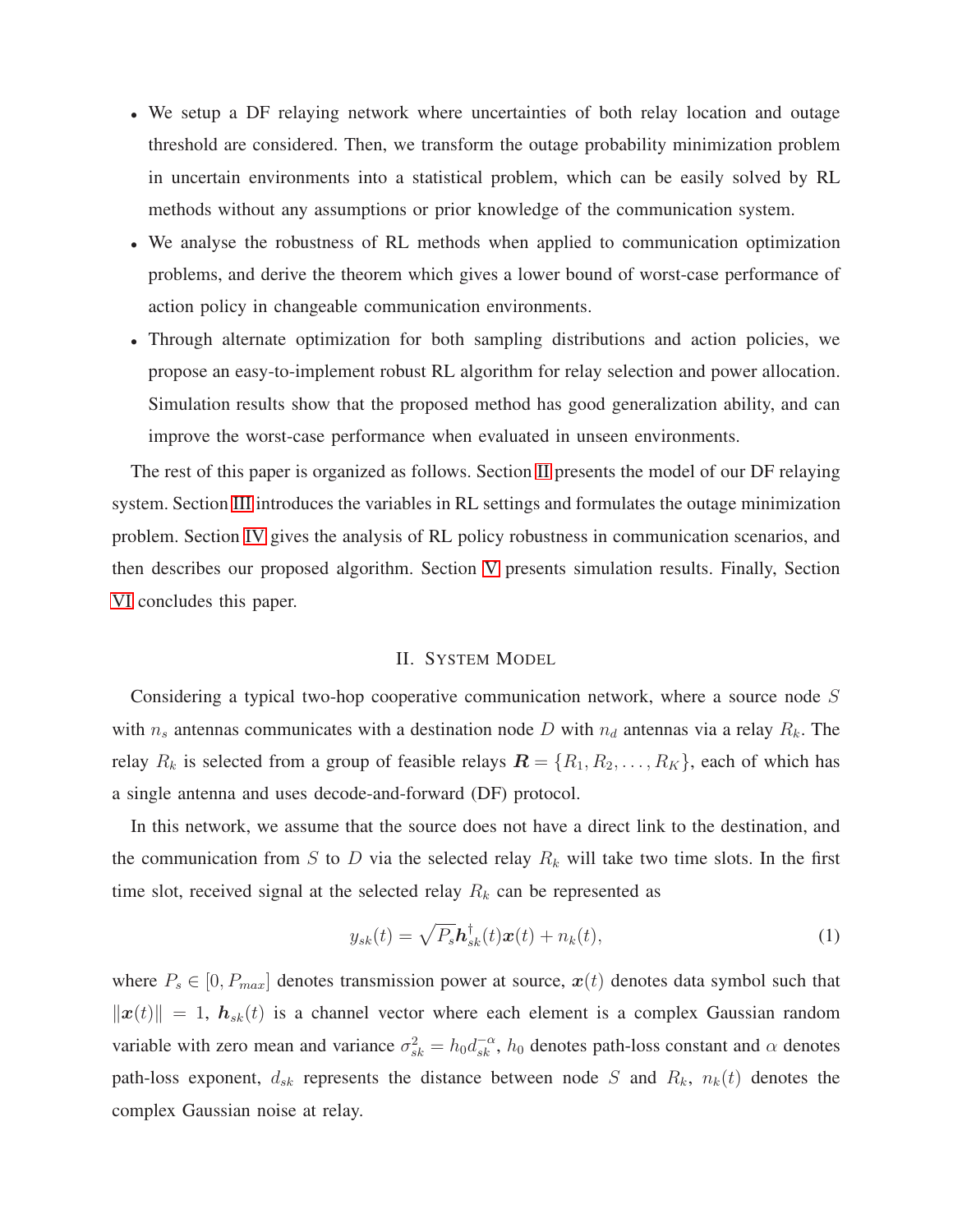In the second time slot, the selected relay forwards the signal to destination, whose received signal can be represented as

$$
\boldsymbol{y}_{kd}(t) = \sqrt{P_r} \boldsymbol{h}_{kd}^{\dagger}(t) y_{sk}(t) + \boldsymbol{n}_d(t), \qquad (2)
$$

where  $P_r \in [0, P_{max}]$  denotes transmission power at relay,  $h_{kd}(t)$  denotes channel vector between  $R_k$  and D, and similarly, each of its elements is a complex Gaussian random variable with zero mean and variance  $\sigma_{kd}^2 = h_0 d_{kd}^{-\alpha}$ ,  $n_d(t)$  denotes complex Gaussian noise at destination.

Then, we have the expressions for mutual information as follows [\[26\]](#page-21-1), [\[27\]](#page-21-2).

$$
I_k = \log_2(1 + P_s \|\mathbf{h}_{sk}\|^2 / P_0), I_d = \log_2(1 + P_r \|\mathbf{h}_{kd}\|^2 / P_0),
$$
\n(3)

<span id="page-4-0"></span>where we assume  $P_0$  to be the noise power at both relay and destination for simplicity.

# III. PROBLEM FORMULATION

In situations where channel states change quickly, it is usually difficult to obtain instantaneous CSI immediately, and delay often occurs. For such scenario, traditional resource allocation methods are not applicable, and thus we turn to RL methods for solutions. Suppose that the source node is empowered with learning ability, and acts as the RL agent in our communication environment. The agent determines the optimal relay and power for current moment, based on its observation of the channel state in previous time slot. After performing relay selection and power allocation, it receives a binary reward from environment, which indicates whether the action leads to a successful communication under channel state in current time slot. In this section, we model this process as an Markov decision process (MDP), and give the definition of MDP variables according to our cooperative communication scenario. Then, we formulate the outage minimization problem based on these settings.

# *A. Environment Parameter Space*

Different from the settings in traditional RL-based studies, we further consider the influence of environmental uncertainty on the interaction between RL agent and communication system, and introduce the concept of environment parameter. Environment parameters, which can also be called as 'context' [\[28\]](#page-21-3), are a class of variables in environment that can affect the state transition dynamics of the system and the feedback reward.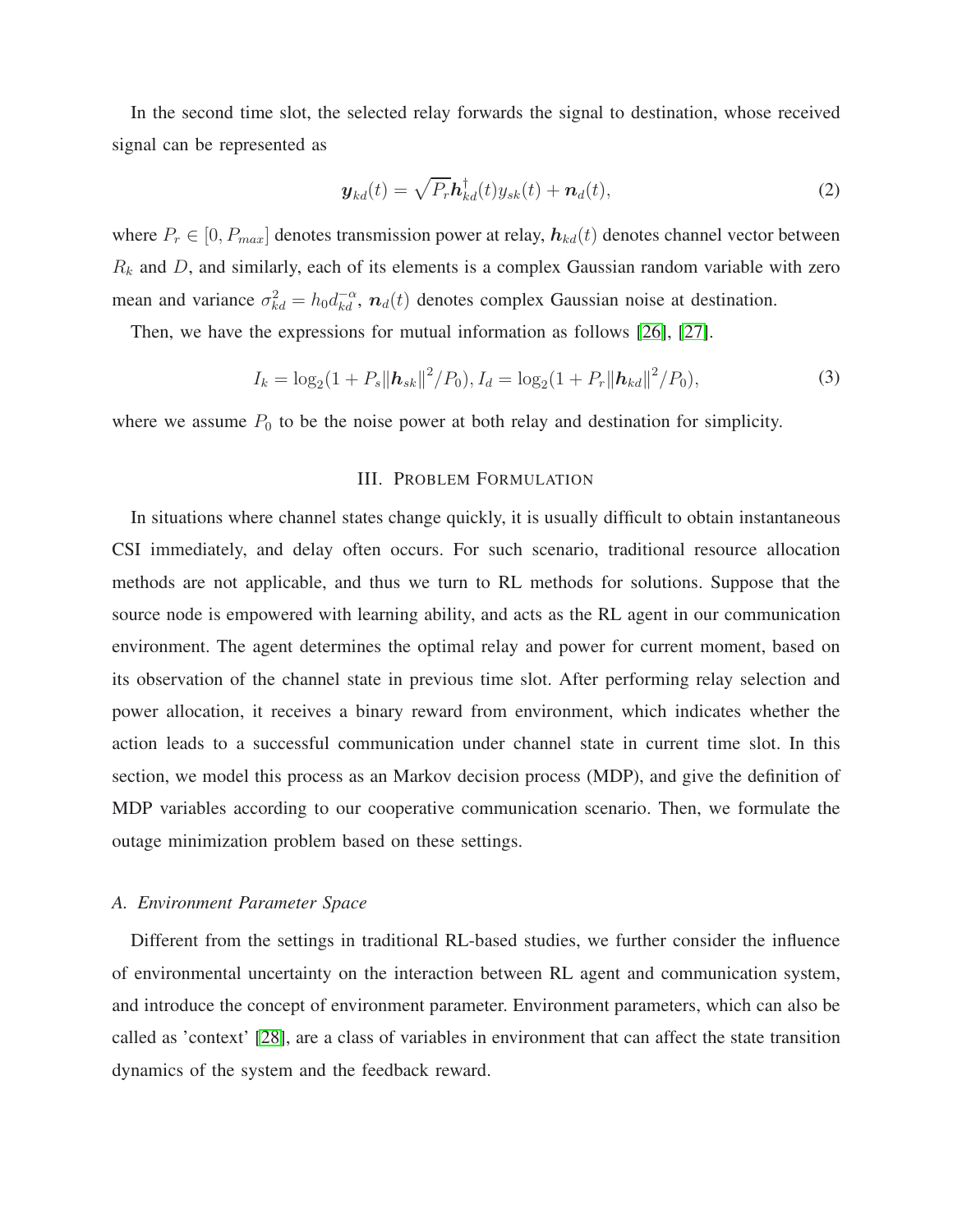In our problem, we assume that the locations of relays change at regular intervals, and each of relays may appear at a set of  $L$  possible locations. Therefore, distances from the  $k$ th relay to source and destination are also not fixed, which can be represented as  $d_{sk} \in d_{sk}$  $\{d_{sk}^1, d_{sk}^2, \ldots, d_{sk}^L\}$  and  $d_{kd} \in \mathbf{d}_{kd} = \{d_{kd}^1, d_{kd}^2, \ldots, d_{kd}^L\}$ , respectively. Besides, the rate threshold  $\lambda_k$  that the k-th relay needs to satisfy when decoding the received signal can also be assumed to be unfixed, which can be represented as  $\lambda_k \in \mathcal{X}_k = {\lambda_k^1, \lambda_k^2, \ldots, \lambda_k^J}$ . Then, full environment parameter space can be denoted as

$$
\mathcal{P}_t \triangleq [d_{sk}(t), d_{kd}(t), \lambda_k(t)], \qquad (4)
$$

where integer  $k \in [1, K]$ . The first and the second parameter denote the distance from each relay to source and destination in time slot  $t$ , respectively. The third parameter denotes rate threshold requirements of each relay.

Therefore, the realization of these three parameters form a group, and then construct a unique communication environment. When at least one parameter of them changes, the environment with which the RL agent interacts changes accordingly.

## *B. State Space*

In scenarios where wireless channels change rapidly, it is difficult to obtain instantaneous CSI. Therefore, in our system, the state space for RL agent is the observation of channel states between any two nodes in the previous time slot, which can be represented as

$$
\mathcal{S}_t \triangleq [\mathbf{h}_{sk}(t-1), \mathbf{h}_{kd}(t-1)],\tag{5}
$$

where integer  $k \in [1, K]$ .

In order to characterize the temporal correlation between time slots for each channel, we assume that wireless channels of any link in our system all follow the Markov model. In terms of each possible location of relay  $R_k$ , we sample M channel states for its  $s-r$  link which can be simply written as  $\{state_1^{sk}, state_2^{sk}, \ldots, state_M^{sk}\}$ . Then, under the same environment parameter  $p_t = p_{t-1} = d_{sk}$ , the transition probability  $p(\cdot)$  from the *i*-th state to the *j*-th state can be represented as

$$
p_{ij}(s_t|s_{t-1}, d_{sk}) = \text{Prob}(s_t = state_j^{sk}|s_{t-1} = state_i^{sk}, d_{sk}).
$$
\n(6)

Note that, the transition probabilities will change according to current environment parameters. Operations and definitions for  $r - d$  link are similar.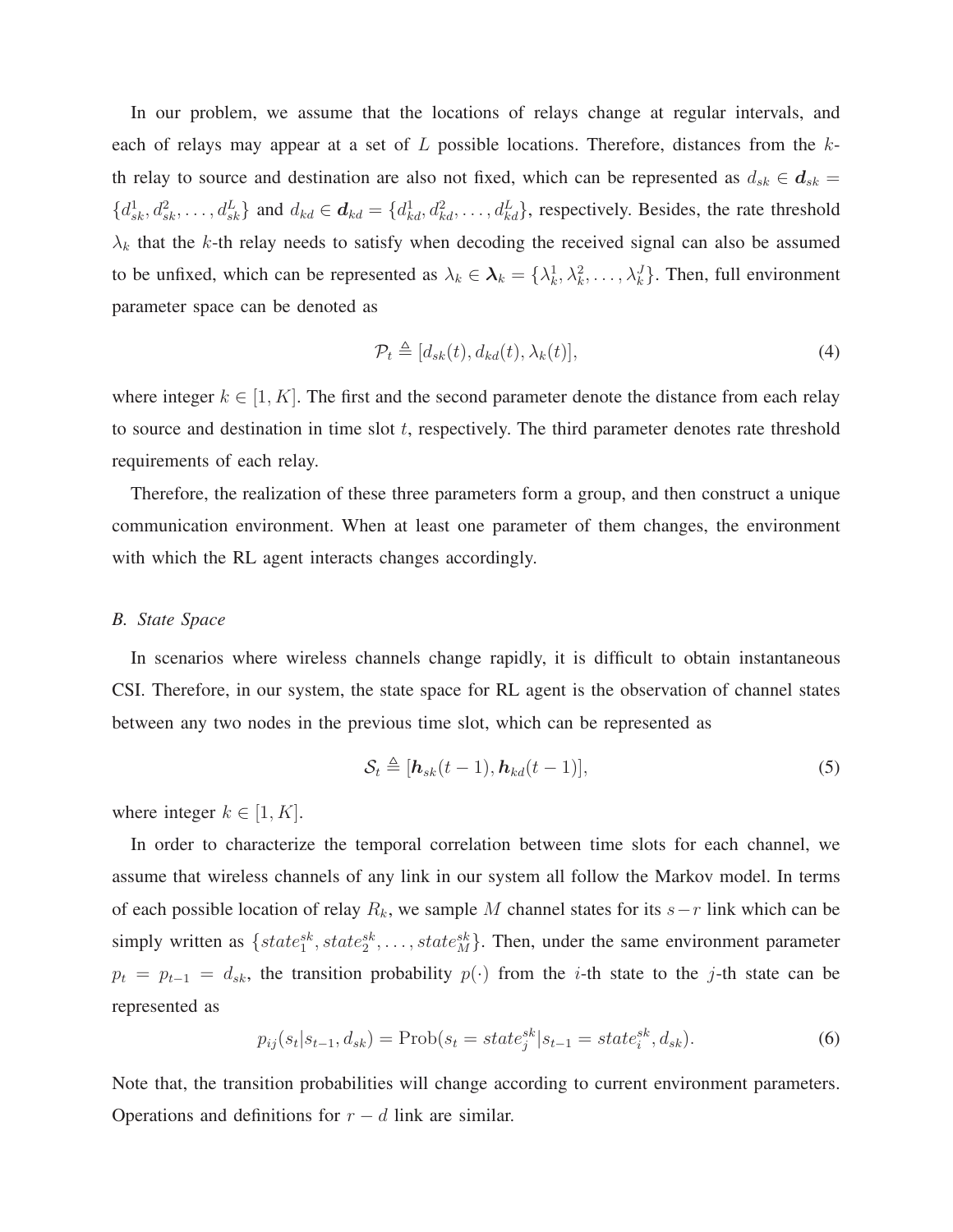## *C. Action Space*

The source node is considered as the agent in our RL settings. It needs to select one relay, and make power allocation for both source and the relay. Considering that the total power for source and relay is limited to  $P_{max}$ , we can assume the sum transmission power for these two nodes is just  $P_{max}$  and then equivalently replace  $P_r$  by  $P_{max} - P_s$ . Then, full action space can be represented as

$$
\mathcal{A}_t \triangleq [a^R(t), a^{P_s}(t)],\tag{7}
$$

where

<span id="page-6-1"></span>
$$
a^{R}(t) \in \{1, 2, \dots, K\}
$$
 (8)

and

<span id="page-6-2"></span>
$$
a^{P_s}(t) \in [0, P_{max}]. \tag{9}
$$

# *D. Reward Function and Optimization Problem*

In DF relaying system, the outage probability minimizing problem that jointly optimizes relay selection and power allocation can be intuitively formulated as follows.

<span id="page-6-0"></span>
$$
\min_{\mathcal{A}_t} \text{Prob}(I_k < \lambda_k, I_d < \lambda_d),\tag{10}
$$

where the positive scalars  $\lambda_k$  and  $\lambda_d$  are denoted to be the outage threshold for the k-th relay and destination.

Based on [\(10\)](#page-6-0), we consider a binary reward case that RL agent can only know whether current communication is successful or not after it performs actions. Then, by using the indicator function, our reward function can be designed as

$$
f(a^R, a^{P_s}; \mathbf{h}, \mathbf{p}) \triangleq \mathbb{1}_{I < \lambda} = \begin{cases} 1, & \text{if } I_k < \lambda_k, I_d < \lambda_d \\ 0, & \text{otherwise} \end{cases}
$$
(11)

Since the expectation of an indicator function can be used to calculate the probability of the an event, when the indicator function is employed to represent each occurrence of the origin event. Therefore, we can reformulate the optimization problem for minimizing outage probability of our communication system as follows.

<span id="page-6-3"></span>
$$
\min_{\mathcal{A}_t} \ \mathbb{E}\left[\frac{1}{T} \sum_{t=1}^T f\big(a^R(t), a^{P_s}(t); \bm{h}(t), \bm{p}(t)\big)\right] \quad s.t. \ (8), (9), \tag{12}
$$

which then can be solved by using RL methods.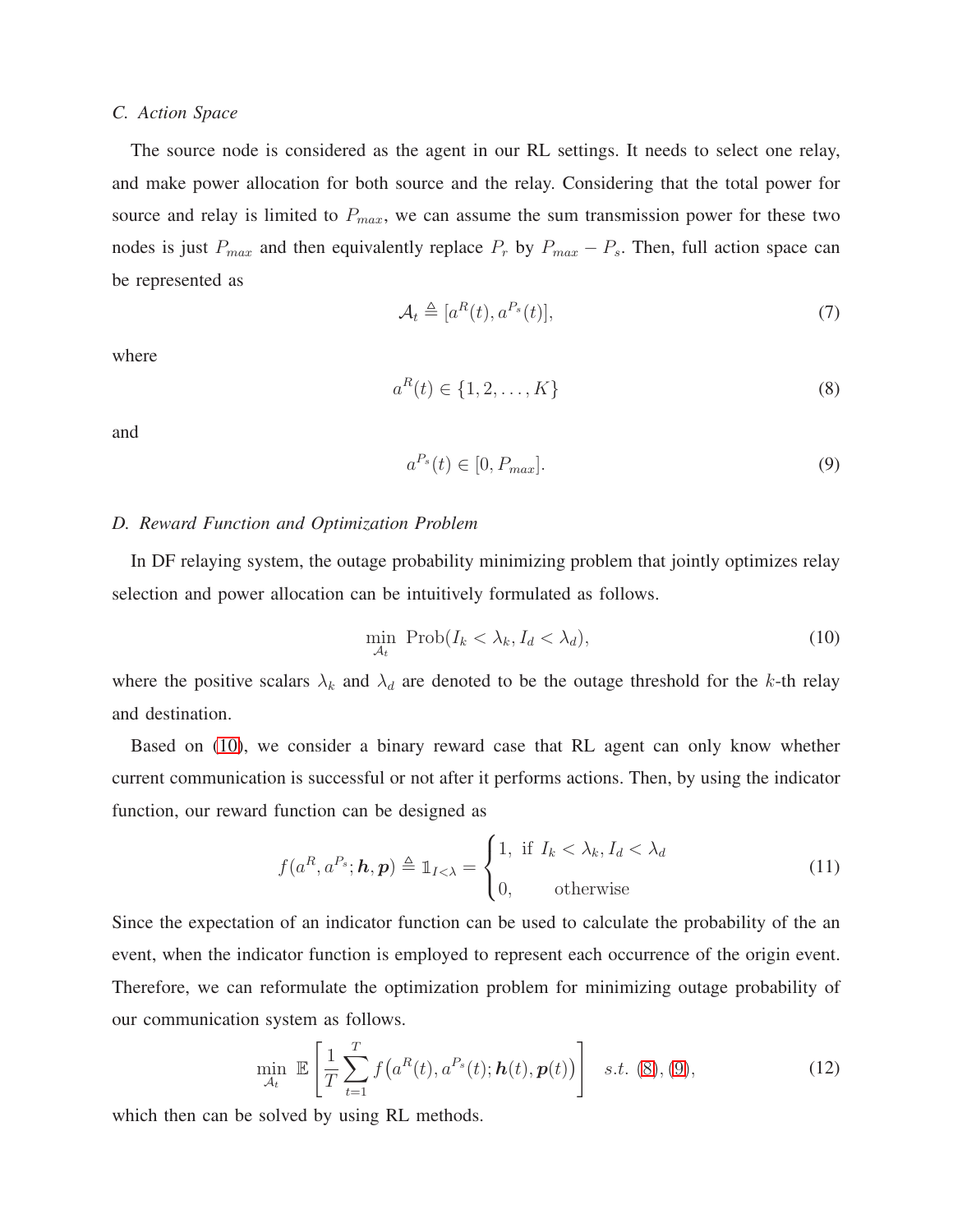## IV. ROBUST PROXIMAL POLICY BASED SOLUTION

<span id="page-7-0"></span>To improve the outage probability in changeable environments with uncertainty, we derive the theorem that gives the lower bound of RL action policy's worst-case performance in communication scenarios. On this basis, we further propose a RL policy optimization algorithm for relay selection and power allocation, which is easy to implement in practical use.

#### *A. Robust RL Policy Analysis for Communication Scenarios*

**Lemma 1.** *Suppose two joint distributions*  $p_1(x, y) = p_1(x)p_1(y|x)$  *and*  $p_2(x, y) = p_2(x)p_2(y|x)$ *, the total variation distance of the joint can be bounded by:*

$$
D_{TV}(p_1(x,y)||p_2(x,y)) \leq \mathbb{E}_{x \sim p_1} \big[ D_{TV}(p_1(y|x)||p_2(y|x)) \big] + D_{TV}(p_1(x)||p_2(x)). \tag{13}
$$

**Lemma 2.** *Suppose the state distributions*  $p_1(s_1)$  *and*  $p_2(s_1)$  *in initial time slot are the same, the total variation distance in the state marginal can be bounded by:*

$$
D_{TV}(p_1(s_t)||p_2(s_t)) \le (t-1) \max_t \mathbb{E}_{s_{t-1} \sim p_1} D_{TV}(p_1(s_t|s_{t-1})||p_2(s_t|s_{t-1})). \tag{14}
$$

Based on Lemma 1 and Lemma 2, we have the following lower bound expression of worst-case performance under the guide of RL action policy in communication scenarios.

Theorem 1. *Suppose that the expected total variance distance between two policies is bounded by*  $\epsilon(\tilde{\pi}||\pi)$ , and that between two transition dynamics is bounded by  $\epsilon(p_w||p)$ . Then in MDPs *that reward is bounded by*  $r_{max}$ *, by updating RL agent's policy* π *to a new one*  $\tilde{\pi}$ *, we have the following bound:*

<span id="page-7-1"></span>
$$
\eta(\tilde{\pi}|p_w) \ge \mathbb{E}_{p \sim P}[\eta(\tilde{\pi}|p)] - \frac{4r_{max}\gamma}{1-\gamma} \epsilon(\tilde{\pi}||\pi) - \frac{2r_{max}\gamma^2}{(1-\gamma)^2} \mathbb{E}_{p \sim P}[\epsilon(p_w||p)],\tag{15}
$$

where  $p$  denotes environment parameter that samples according to a distribution  $P$  over the whole environment parameter space  $P$ , and  $p_w$  denotes the worst environment parameter that generates the worst-case performance under current policy.  $\epsilon(\pi || \pi) = \max_t \mathbb{E}_{s_t \sim p(\cdot | p_w)} D_{TV}(\tilde{\pi}(a_t | s_t) || \pi(a_t | s_t)),$ and  $\epsilon(p_w||p) = \max_t \mathbb{E}_{s_{t-1} \sim p(\cdot|p_w)} D_{TV}(p(s_t|s_{t-1}, p_w)||p(s_t|s_{t-1}, p)).$ 

Proof. To obtain the lower bound of worst-case performance in Theorem 1, we first construct the following two parts.

$$
\eta(\tilde{\pi}|p_w) - \mathbb{E}_{p \sim P}[\eta(\tilde{\pi}|p)] = (\eta(\tilde{\pi}|p_w) - \eta(\pi|p_w)) + (\eta(\pi|p_w) - \mathbb{E}_{p \sim P}[\eta(\tilde{\pi}|p)])
$$
(16)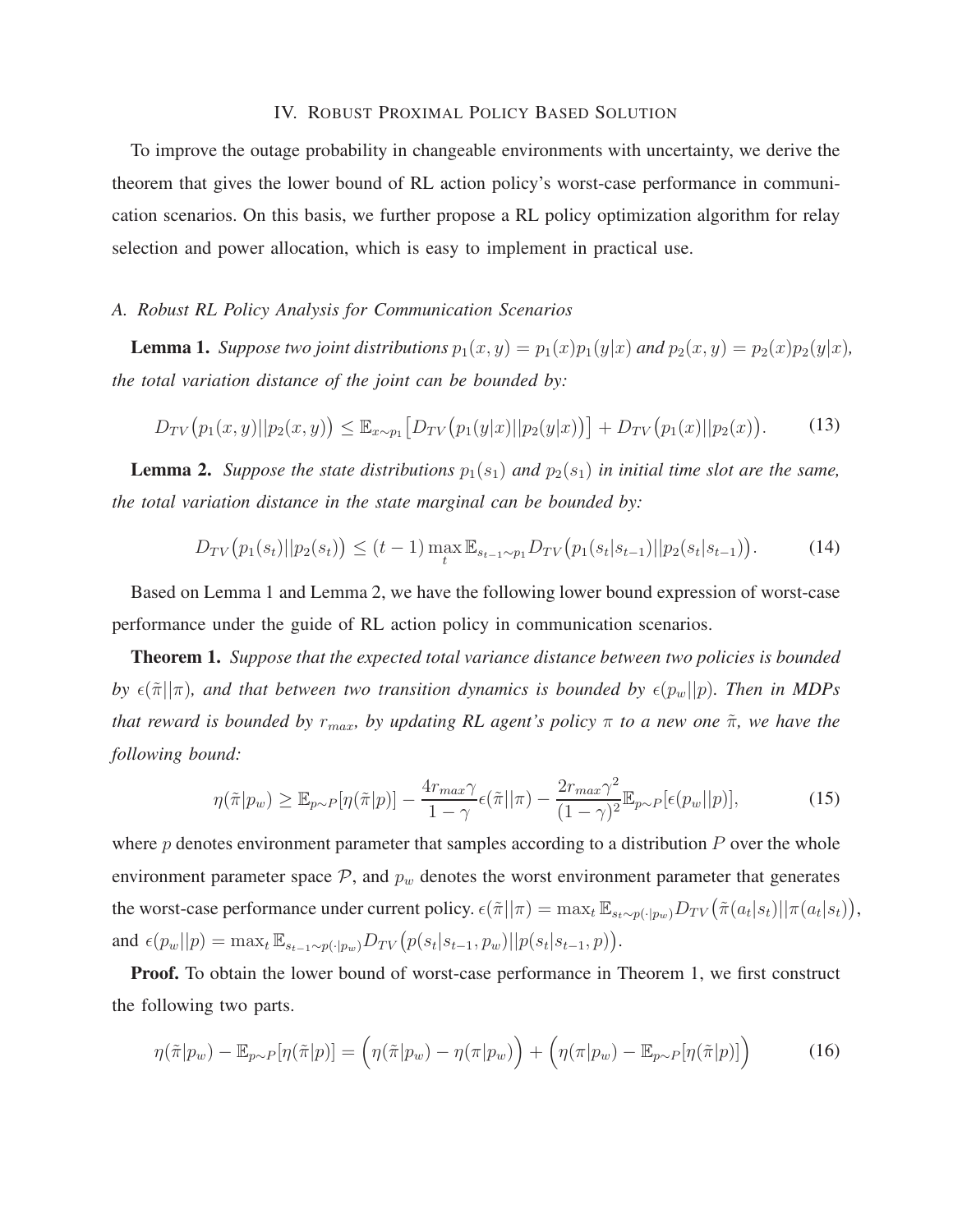In terms of the first part, by using Lemma 1, we have

$$
\begin{split}\n&|\eta(\tilde{\pi}|p_w) - \eta(\pi|p_w)| \\
&= \sum_{t} \gamma^{t} \left| \sum_{s_t, a_t} \left( p(s_t, a_t | p_w, \tilde{\pi}) - p(s_t, a_t | p_w, \pi) \right) r(s_t, a_t) \right| \\
&\leq r_{max} \sum_{s_t, a_t} \gamma^{t} \sum_{s_t, a_t} \left| p(s_t, a_t | p_w, \tilde{\pi}) - p(s_t, a_t | p_w, \pi) \right| \\
&= 2r_{max} \sum_{t} \gamma^{t} D_{TV} \left( p(s_t, a_t | p_w, \tilde{\pi}) || p(s_t, a_t | p_w, \pi) \right) \\
&\leq 2r_{max} \sum_{t} \gamma^{t} \left( \mathbb{E}_{s_t \sim p(\cdot | p_w, \tilde{\pi})} D_{TV} \left( \tilde{\pi}(a_t | s_t) || \pi(a_t | s_t) \right) + D_{TV} \left( p(s_t | p_w, \tilde{\pi}) || p(s_t | p_w, \pi) \right) \right).\n\end{split} \tag{17}
$$

Considering that in communication scenarios, the probability of the occurrence of channel state is unrelated to RL agent's action policy. As a result, the latter total variation (TV) distance term is equal to 0, and thus

$$
\left|\eta(\tilde{\pi}|p_w) - \eta(\pi|p_w)\right| \le 2r_{max} \sum_t \gamma^t \Big(\mathbb{E}_{s_t \sim p(\cdot|p_w)} D_{TV}\big(\tilde{\pi}(a_t|s_t) || \pi(a_t|s_t)\big)\Big). \tag{18}
$$

With the assumption that  $\epsilon(\pi||\pi) = \max_t \mathbb{E}_{s_t \sim p(\cdot|p_w)} D_{TV}(\tilde{\pi}(a_t|s_t)||\pi(a_t|s_t)),$  we have

<span id="page-8-0"></span>
$$
\eta(\tilde{\pi}|p_w) - \eta(\pi|p_w) \ge -2r_{max} \sum_{t} \gamma^t \epsilon(\tilde{\pi}||\pi)
$$
\n(19)

In terms of the second part, by using Lemma 1 and Lemma 2, we have

$$
\begin{split}\n&|\eta(\pi|p_w) - \mathbb{E}_{p\sim P}[\eta(\tilde{\pi}|p)]| \\
&\leq \mathbb{E}_{p\sim P}[\eta(\pi|p_w) - \eta(\tilde{\pi}|p)] \\
&= \mathbb{E}_{p\sim P}[\sum_{t} \gamma^{t} \sum_{s_t, a_t} \left( p(s_t, a_t|p_w, \pi) - p(s_t, a_t|p, \tilde{\pi}) \right) r(s_t, a_t) \\
&\leq r_{max} \mathbb{E}_{p\sim P} \sum_{t} \gamma^{t} \sum_{s_t, a_t} \left| p(s_t, a_t|p_w, \pi) - p(s_t, a_t|p, \tilde{\pi}) \right| \\
&= 2r_{max} \sum_{t} \gamma^{t} \mathbb{E}_{p\sim P}[D_{TV}(p(s_t, a_t|p_w, \pi)||p(s_t, a_t|p, \tilde{\pi}))] \\
&\leq 2r_{max} \sum_{t} \gamma^{t} \mathbb{E}_{p\sim P}[\mathbb{E}_{s_t \sim p(\cdot|p_w, \pi)} D_{TV}(\pi(a_t|s_t)||\tilde{\pi}(a_t|s_t)) + D_{TV}(p(s_t|p_w, \pi)||p(s_t|p, \tilde{\pi}))] \\
&= 2r_{max} \sum_{t} \gamma^{t} \left[ \mathbb{E}_{s_t \sim p(\cdot|p_w)} D_{TV}(\pi(a_t|s_t)||\tilde{\pi}(a_t|s_t)) + \mathbb{E}_{p\sim P} D_{TV}(p(s_t|p_w)||p(s_t|p)) \right] \\
&\leq 2r_{max} \sum_{t} \gamma^{t} \left[ \epsilon(\tilde{\pi}||\pi) + \mathbb{E}_{p\sim P} D_{TV}(p(s_t|p_w)||p(s_t|p)) \right] \\
&\leq 2r_{max} \sum_{t} \gamma^{t} \left[ \epsilon(\tilde{\pi}||\pi) + (t-1) \mathbb{E}_{p\sim P} \max_{t} \mathbb{E}_{s_{t-1} \sim p(\cdot|p_w)} D_{TV}(p(s_t|s_{t-1}, p_w)||p(s_t|s_{t-1}, p)) \right].\n\end{split} \tag{20}
$$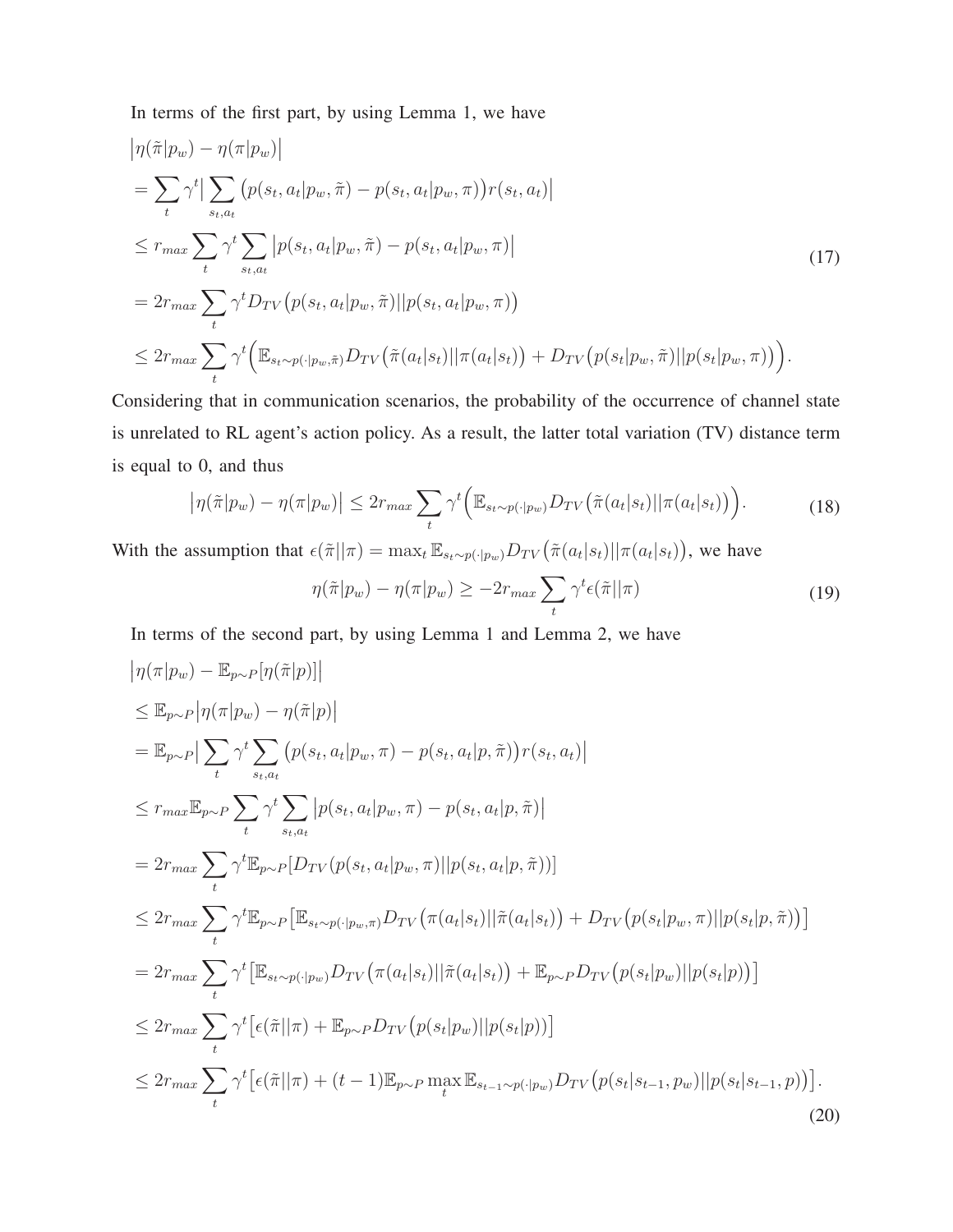With the assumption that  $\epsilon(p_w||p) = \max_t \mathbb{E}_{s_{t-1} \sim p(\cdot|p_w)} D_{TV}(p(s_t|s_{t-1}, p_w)||p(s_t|s_{t-1}, p))$ , we have

<span id="page-9-0"></span>
$$
\eta(\pi|p_w) - \mathbb{E}_{p \sim P}[\eta(\tilde{\pi}|p)] \ge -2r_{max} \sum_{t} \gamma^t \big(\epsilon(\tilde{\pi}||\pi) + (t-1)\mathbb{E}_{p \sim P}[\epsilon(p_w||p)]\big). \tag{21}
$$

Then, by combining the two parts in [\(19\)](#page-8-0) and [\(21\)](#page-9-0), we can obtain the following result.

$$
\eta(\tilde{\pi}|p_w) - \mathbb{E}_{p \sim P}[\eta(\tilde{\pi}|p)]
$$
\n
$$
\geq -4r_{max} \sum_{t} \gamma^{t} \epsilon(\tilde{\pi}||\pi) - 2r_{max} \sum_{t} \gamma^{t}(t-1) \mathbb{E}_{p \sim P}[\epsilon(p_w||p)]
$$
\n
$$
= -\frac{4r_{max}\gamma(1-\gamma^{t})}{1-\gamma} \epsilon(\tilde{\pi}||\pi) - \frac{2r_{max}[\gamma^{2} - (t-1)(1-\gamma)\gamma^{t+1} - \gamma^{t+2}]}{(1-\gamma)^{2}} \mathbb{E}_{p \sim P}[\epsilon(p_w||p)]
$$
\n
$$
> -\frac{4r_{max}\gamma}{1-\gamma} \epsilon(\tilde{\pi}||\pi) - \frac{2r_{max}\gamma^{2}}{(1-\gamma)^{2}} \mathbb{E}_{p \sim P}[\epsilon(p_w||p)]. \tag{22}
$$

By moving the expectation term on the left side of the inequality to the right, we can get the result in  $(15)$ .

## *B. Practicable RL Algorithm Design*

Theorem 1 provides a lower bound for the performance of action policy under the worst environment parameter case. In order to improve the worst-case performance, we can equivalently maximize the right side in  $(15)$ , that is,

<span id="page-9-1"></span>
$$
\max_{\tilde{\pi},P} \left[ \mathbb{E}_{p \sim P}[\eta(\tilde{\pi}|p)] - \frac{4r_{max}\gamma}{1-\gamma} \epsilon(\tilde{\pi}||\pi) - \frac{2r_{max}\gamma^2}{(1-\gamma)^2} \mathbb{E}_{p \sim P}[\epsilon(p_w||p)] \right],\tag{23}
$$

where the first term denotes the average performance over all environment parameters, and the second and the third term can be regarded as TV distance penalization.

In terms of optimization problem in [\(23\)](#page-9-1), we take the two-step alternate optimization method to reduce the amount of computation. Firstly, with parameter  $\tilde{\pi}$  fixed, the parameter P will be optimized such that

<span id="page-9-2"></span>
$$
\max_{P} \left[ \mathbb{E}_{p \sim P} [\eta(\tilde{\pi}|p)] - \frac{2r_{max}\gamma^2}{(1-\gamma)^2} \mathbb{E}_{p \sim P}[\epsilon(p_w||p)] \right],\tag{24}
$$

where the term including policy divergence  $\epsilon(\tilde{\pi}||\pi)$  is omitted as it is unrelated to P. Considering that the objective function is linear to optimization parameter  $P$ , this task can be operated by assigning higher probabilities to better environment parameters. Then, the corresponding experience samples of these environment parameters, which can produce better performance in objective function [\(24\)](#page-9-2) than the worst parameter does, will be selected for policy training.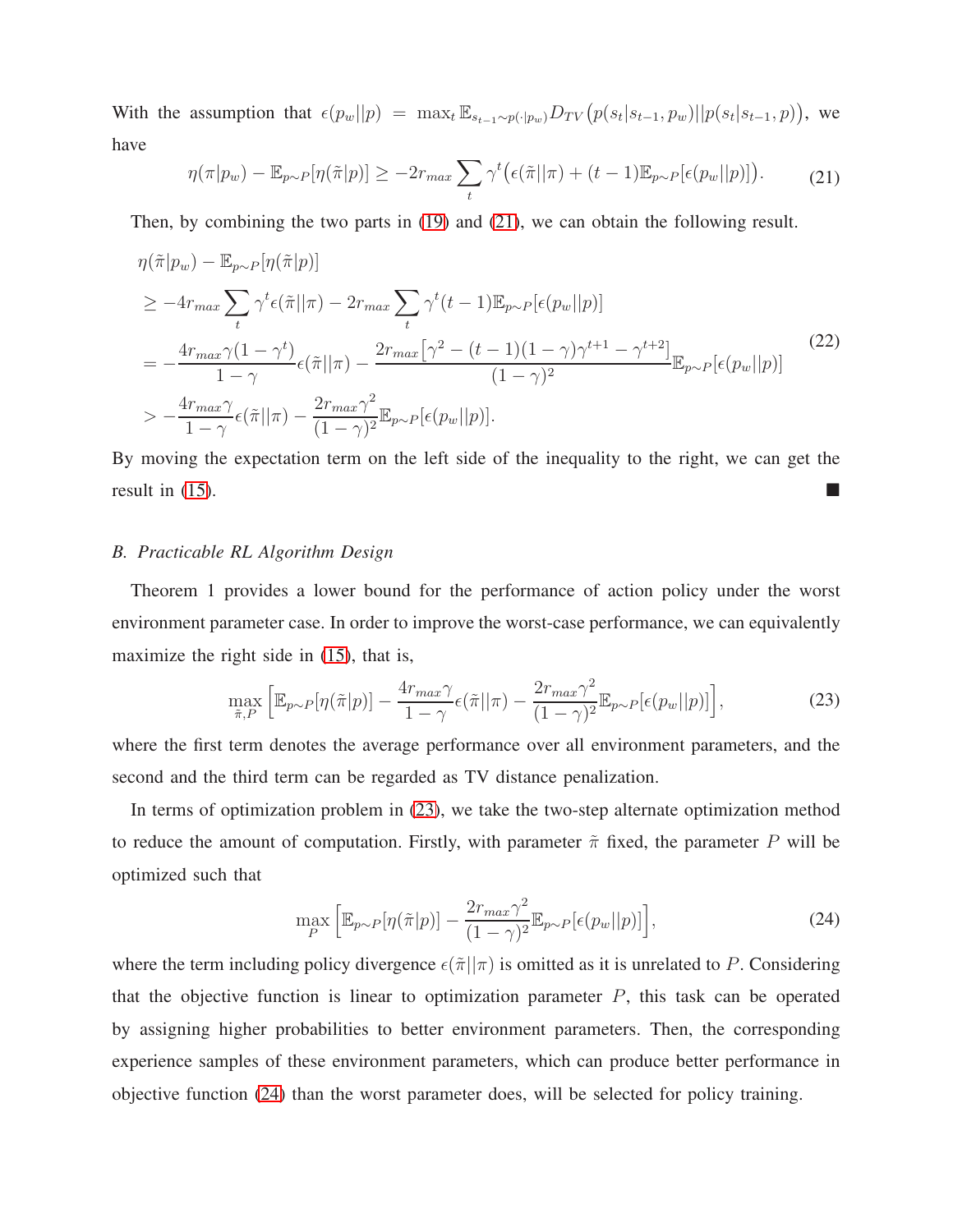However, in practical situations, it is unfortunate for model-free RL methods that the transition dynamic of channel states is unavailable, and thus the value of  $\epsilon(p_w||p)$  cannot be estimated. Considering that transition dynamics will vary with environment parameters, we follow the empirical method proposed in [\[25\]](#page-21-0) that the TV distance between environment parameters is used to replace the TV distance between transition dynamics, to solve this issue. As a result, the objective in [\(24\)](#page-9-2) can be alternatively written as  $\max_P \mathbb{E}_{p \sim P} [\eta(\pi|p) - \zeta D_{TV}(p_w||p)]$ , where  $\zeta$  is used to denote the value of constant part.

Secondly, with parameter P fixed, the parameter  $\tilde{\pi}$  will be optimized such that

$$
\max_{\tilde{\pi}} \left[ \mathbb{E}_{p \sim P} [\eta(\tilde{\pi}|p)] - \frac{4r_{max} \gamma}{1 - \gamma} \epsilon(\tilde{\pi}||\pi) \right],\tag{25}
$$

where the term including transition dynamic divergence  $\epsilon(p_w||p)$  is omitted as it is unrelated to  $\tilde{\pi}$ . This task belongs to the typical trust region policy optimization problems in RL [\[29\]](#page-21-4), [\[30\]](#page-21-5), which can be solved by proximal policy optimization (PPO) algorithms.

<span id="page-10-0"></span>

Fig. 1: Actor-critic framework for relay and power optimization.

More specifically, we use the actor-critic structure to implement PPO, as shown in Fig. [1.](#page-10-0) The critic estimates action-value by employing a DNN with parameter  $\theta_Q$ , and similar to other value-based RL methods, it tries to minimize the following loss function.

<span id="page-10-1"></span>
$$
L(\theta_Q) = \delta_t^2(s_t, a_t; \theta_Q),\tag{26}
$$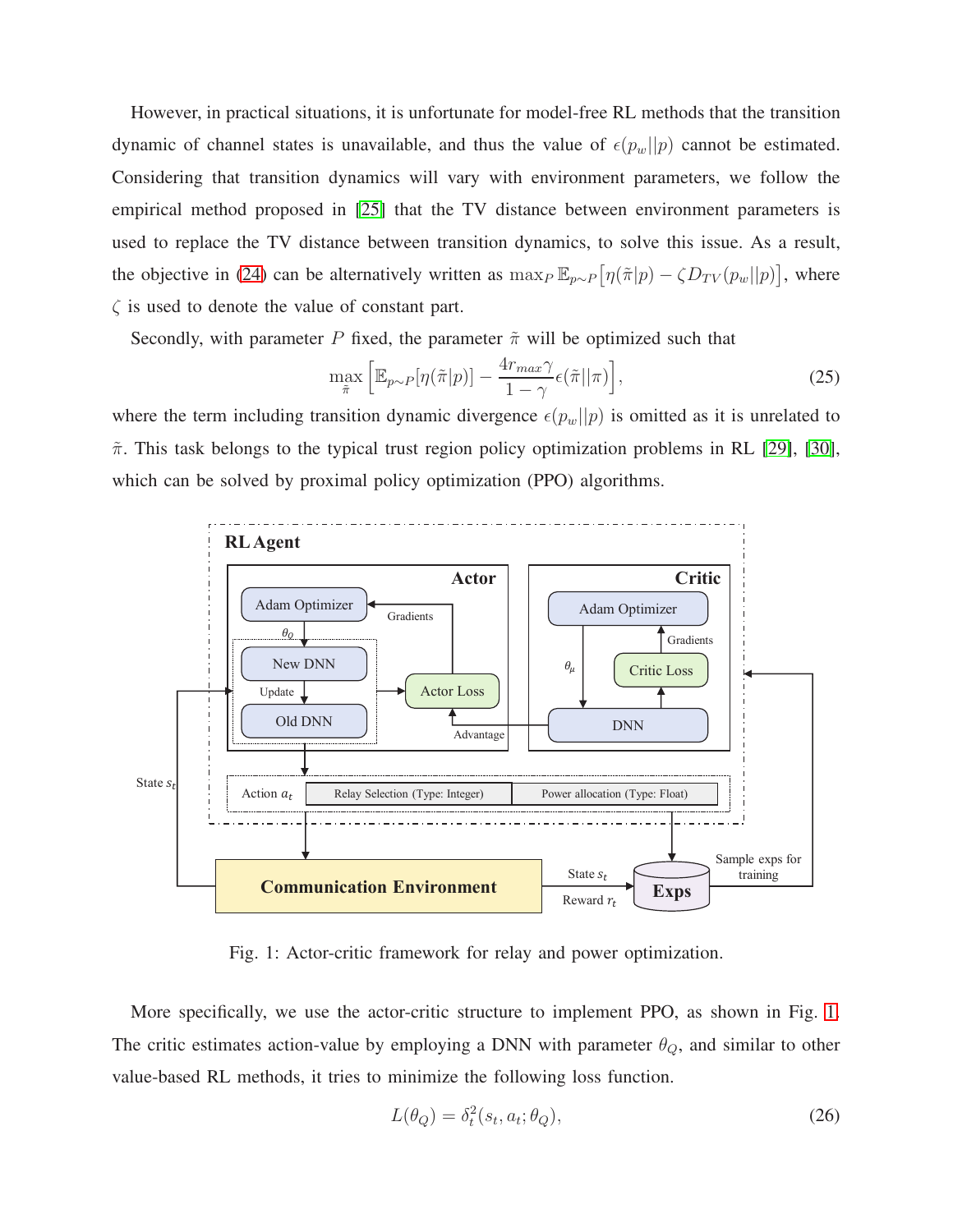where  $\delta_t(s_t, a_t; \theta_Q) = r_t + \gamma \max_{a_{t+1}} Q(s_{t+1}, a_{t+1}; \theta_Q) - Q(s_t, a_t; \theta_Q)$  is called advantage (also known as temporal difference error). Then, the network parameter will be updated by using Adam optimizer.

The actor uses a DNN with parameter  $\theta_{\mu}$  to learn from experience samples, and perform actions for both relay selection and power allocation. Note that, the actor also keeps its old network parameter  $\theta_{\mu}^-$  before last parameter update. Then, the following clipped surrogate loss function will be calculated through both new and old actor network [\[30\]](#page-21-5).

<span id="page-11-1"></span>
$$
L(\theta_{\mu}) = \min \left[ \frac{\tilde{\pi}(a_t|s_t; \theta_{\mu})}{\pi(a_t|s_t; \theta_{\mu})} \delta_t(s_t, a_t; \theta_Q), \text{clip}(\frac{\tilde{\pi}(a_t|s_t; \theta_{\mu})}{\pi(a_t|s_t; \theta_{\mu})}, 1 - \kappa, 1 + \kappa) \delta_t(s_t, a_t; \theta_Q) \right], \quad (27)
$$

where  $\kappa$  is a hyper-parameter for clipping the probability ratio. Similarly, to minimize the loss function above, Adam optimizer is used when updating actor network parameter.

Due to the characteristics of the actor network, both variables representing relay and power are considered to be continuous first. However, our outage probability minimization problem in [\(12\)](#page-6-3) is a Mixed-Integer Non-Linear Programming problem, which is constrained by discrete region in relay selection and continuous region in power allocation. Therefore, in order to satisfy the constraints of optimization variables, RL agent will perform the Floor operation on the result of relay selection outputted by the actor network, while directly adopt the outputted power.

The two steps of optimization above will be performed alternatively in each training episode. Pseudocode of our proposed algorithm can be found in Algorithm [1.](#page-11-0)

# <span id="page-11-0"></span>Algorithm 1 Robust Proximal Policy for Relay Selection and Power Allocation

1: Initialize network parameter  $\theta_Q$  for critic.

- 2: Initialize network parameter  $\theta_{\mu}$  for actor, and  $\theta_{\mu}^{-} = \theta_{\mu}$  for old actor.
- 3: for episode  $u = 1, 2, \ldots, u_{max}$  do
- 4: Sample a batch of environment parameters  $\{p_1, p_2, \ldots, p_{m_{max}}\}.$
- 5: **for** parameter index  $m = 1, 2, ..., m_{max}$  **do**

6: Reset the environment by parameter  $p_m$ , and get the initial state.

- 7: **for** trial index under current environment  $l = 1, 2, \ldots, l_{max}$  do
- 8: **for** time slot  $t = 1, 2, \ldots, t_{max}$  do
- 9: Choose action  $a_t = \tilde{\pi}(s_t; \theta_\mu)$  to determine the relay and transmission power.
- 10: Execute action  $a_t$ , and observe reward  $r_t$  and next state  $s_{t+1}$ .
- 11: Collect and save current experience sample.
- 12: Update current state.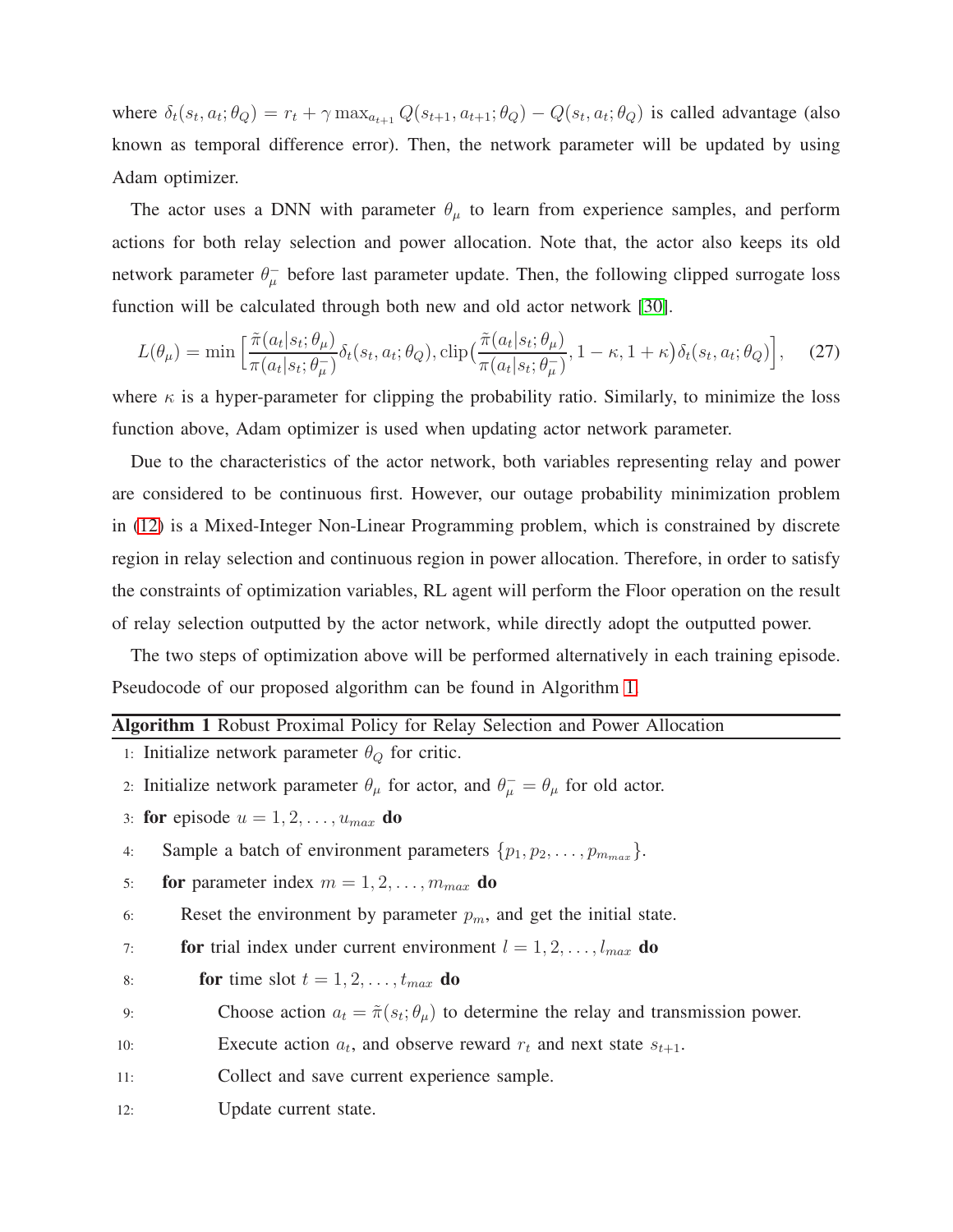| 13: | end for                                                                                                                                  |  |  |  |  |  |  |
|-----|------------------------------------------------------------------------------------------------------------------------------------------|--|--|--|--|--|--|
| 14: | end for                                                                                                                                  |  |  |  |  |  |  |
| 15: | Calculate the average cumulative discounted reward according to $\eta(\tilde{\pi} p_m) = \frac{1}{l_{max}} \sum_l \sum_t \gamma^t r_t$ . |  |  |  |  |  |  |
| 16: | end for                                                                                                                                  |  |  |  |  |  |  |
| 17: | Find the worst environment parameter according to $p_w = \arg \min_{p_m} \eta(\tilde{\pi} p_m)$ .                                        |  |  |  |  |  |  |
| 18: | for parameter index $m = 1, 2, , m_{max}$ do                                                                                             |  |  |  |  |  |  |
| 19: | if $\eta(\tilde{\pi} p_m) - \zeta D_{TV}(p_w  p_m) \geq \eta(\tilde{\pi} p_w)$ then                                                      |  |  |  |  |  |  |
| 20: | Save current actor network parameter by $\theta_{\mu}^- = \theta_{\mu}$ .                                                                |  |  |  |  |  |  |
| 21: | Calculate loss functions in (26) and (27) through experience samples obtained under                                                      |  |  |  |  |  |  |
|     | environment parameter $p_m$ , and minimize the loss functions.                                                                           |  |  |  |  |  |  |
| 22: | Update network parameters for critic and actor through Adam optimizer.                                                                   |  |  |  |  |  |  |
| 23: | end if                                                                                                                                   |  |  |  |  |  |  |
| 24: | end for                                                                                                                                  |  |  |  |  |  |  |
|     | $25:$ end for                                                                                                                            |  |  |  |  |  |  |

## V. EVALUATION

<span id="page-12-0"></span>In this section, we first introduce the settings of environment that the RL agent interacts with. Then, we carry out several experiments to evaluate the performance of our proposed method.

## *A. Experiment Setup*

In the two-hop cooperative relay network, we assume that the source and destination are fixed, each mobile relay has  $L = 5$  possible locations. The outage rate threshold for destination is fixed to be  $\lambda_d = 1.0$ , and that for each mobile relay will be randomly selected from  $J = 5$  possible thresholds. The maximum total power for transmission  $P_{max}$ , which is the sum of power for source and relay, is limited to 0.1W.

To implement our proposed algorithm, we use DNN architecture with six layers for both actor and critic network. The DNN for critic network consists of one input layer, one output layer, and four hidden layers. The number of neurons in input layer is equal to the numbers of states, and the number of neurons in output layer is equal to 1, which outputs the actionvalue estimation result. Each hidden layer has 20 neurons, and Tanh function is employed to act as the activation function. The structure of DNN for actor network is similar to that in critic network. The only difference is that, its output layer consists of two parts, which outputs mean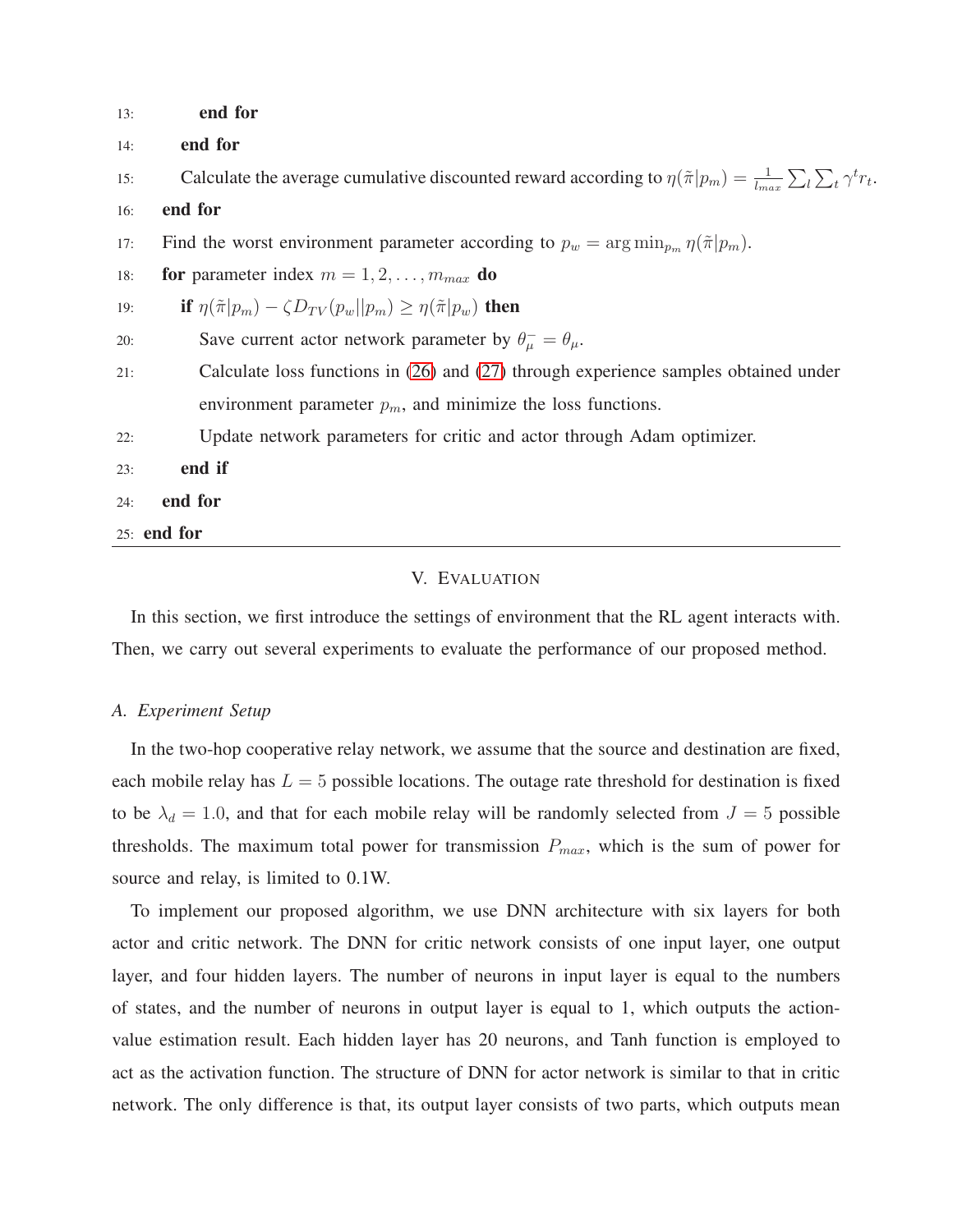and standard deviation of a normal distribution respectively. Then the distribution guides RL agent to perform actions with probabilities. Besides, the learning rates in Adam optimizer for actor and critic network are set to be 0.001 and 0.005, respectively.

For comparison, we use the following methods as baselines in our experiments.

Original PPO (PPO): PPO is a famous on-policy methods, which has been taken as the benchmark by many works, due to its trust region design for stable policy update. Consider that our proposed algorithm is designed based on PPO, we can therefore use its original version as a baseline.

Deep Deterministic Policy Gradient (DDPG): DDPG is an off-policy method that combines value estimation method and policy gradient method together. It is also applicable for optimization problems with continuous action space. We will take DDPG for comparison, and RL settings for it are the same with those for our proposed method.

Deep Q Network (DQN): DQN is a typical off-policy method which has been widely used in the field of communication for resource optimization problems. Note that, DQN can only solve problems with discrete action spaces. Therefore, when employing this method, we need to divide the transmission power into several levels for RL agent to choose from.

Random Selection (Random): For each time slot, the RL agent will randomly select a relay to perform cooperative communication with random transmission power.

#### *B. Numerical Results*

In the first experiment, we only choose the location of relays as the variable in environment, and evaluate the performance of different methods in situations that transition dynamics of system states keep varying. Although we set  $L = 5$  possible locations for each relay, we only select three possible locations for each relay and use them for training. It means that the other two possible locations will be unseen situations to the RL agent. Then, all possible locations will be considered in testing process, in order to evaluate the generalization ability of different methods.

The training results of average performance and worst-case performance are depicted in Fig. [2.](#page-14-0) Note that, the average and worst-case success rate for each method are evaluated 20 times, and then mean curves and ranges are recorded.

In average performance of communication success rate, as shown in Fig. [2\(a\),](#page-14-1) we can find that our proposed method and PPO can converge to a stable value about 98%. The performance of PPO is similar to, or even a litter better than that of our proposed method. It is because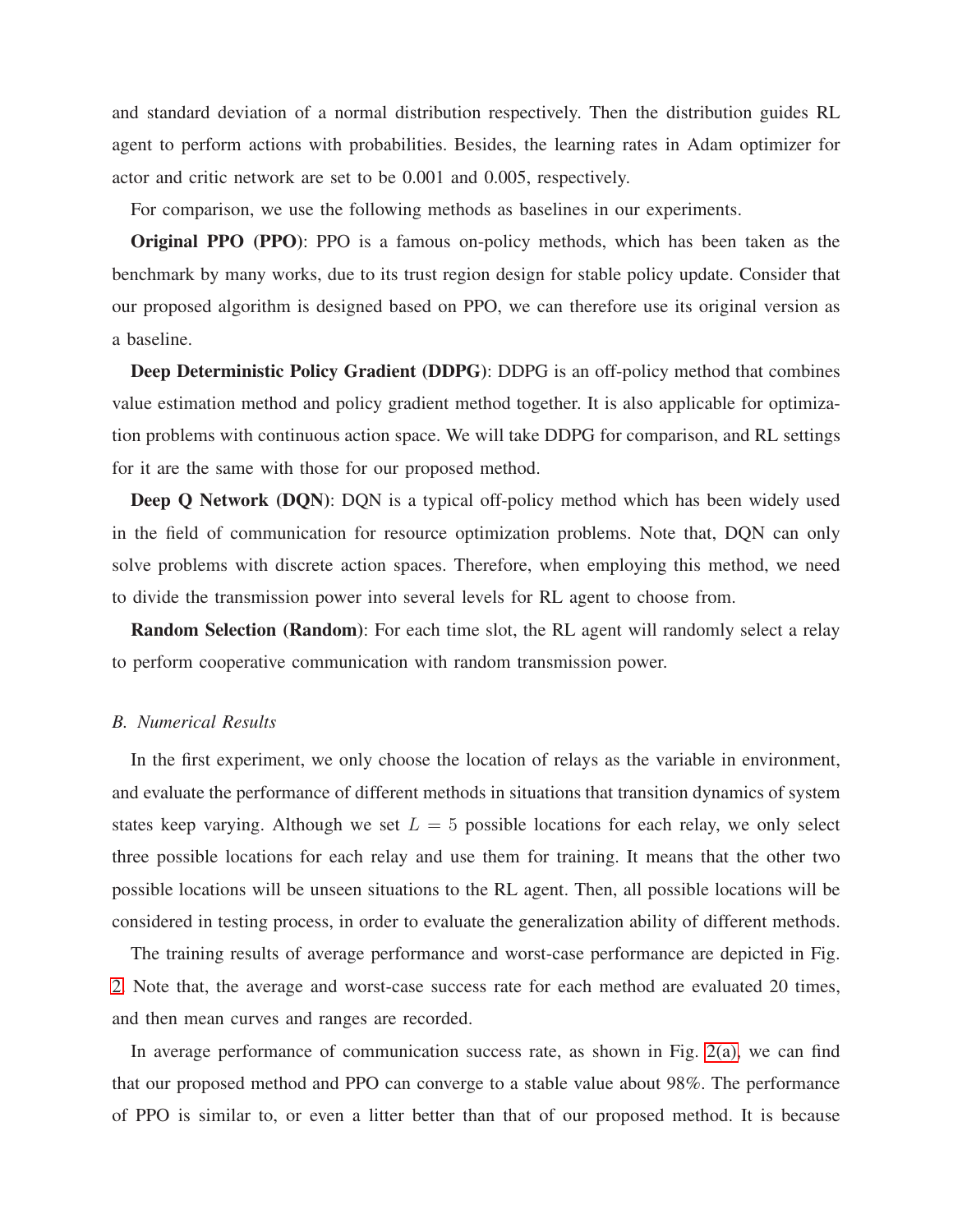PPO use the full empirical samples for training, while our method screens these samples during robust design. Considering that our method is designed to guarantee the lower bound of system performance and improve generalization capability, small gaps in performance during training process are acceptable. In addition, DDPG and DQN have the faster training speed than our method and PPO. However, although the best performance can be 1.0, the fluctuation of DDPG performance curve is very large, which indicates that its training stability and convergence performance are not good. In terms of DQN method, due to its discrete power level control, the average communication success rate is about 3% lower than other three continuous action space methods.

<span id="page-14-1"></span><span id="page-14-0"></span>

<span id="page-14-2"></span>Fig. 2: Training performance under different methods when relay locations are unfixed.

In worst-case performance shown in Fig. [2\(b\),](#page-14-2) our method and PPO also have stable performance, with average value being about 93% when converging. Similar to that in average performance evaluation, the fluctuation of DDPG and DQN is obviously larger, which also shows that the trained model is unstable.

After training, we can obtain the well-trained models equipped with dynamic relay selection and power allocation policies, which represent the actual performance of the corresponding RL algorithm. Then, we fix the neural network parameters in these models (that is, without further training), and evaluate the robustness of each RL algorithm by taking all possible locations of each relay into consideration.

We test the average and worst-case communication success rate for algorithms used in training process in another 100 episodes. Then, the maximum (MAX), minimum (MIN), mean (MEAN), and standard deviation (STDEV) value are recorded. The "MAX" and "MIN" item represent the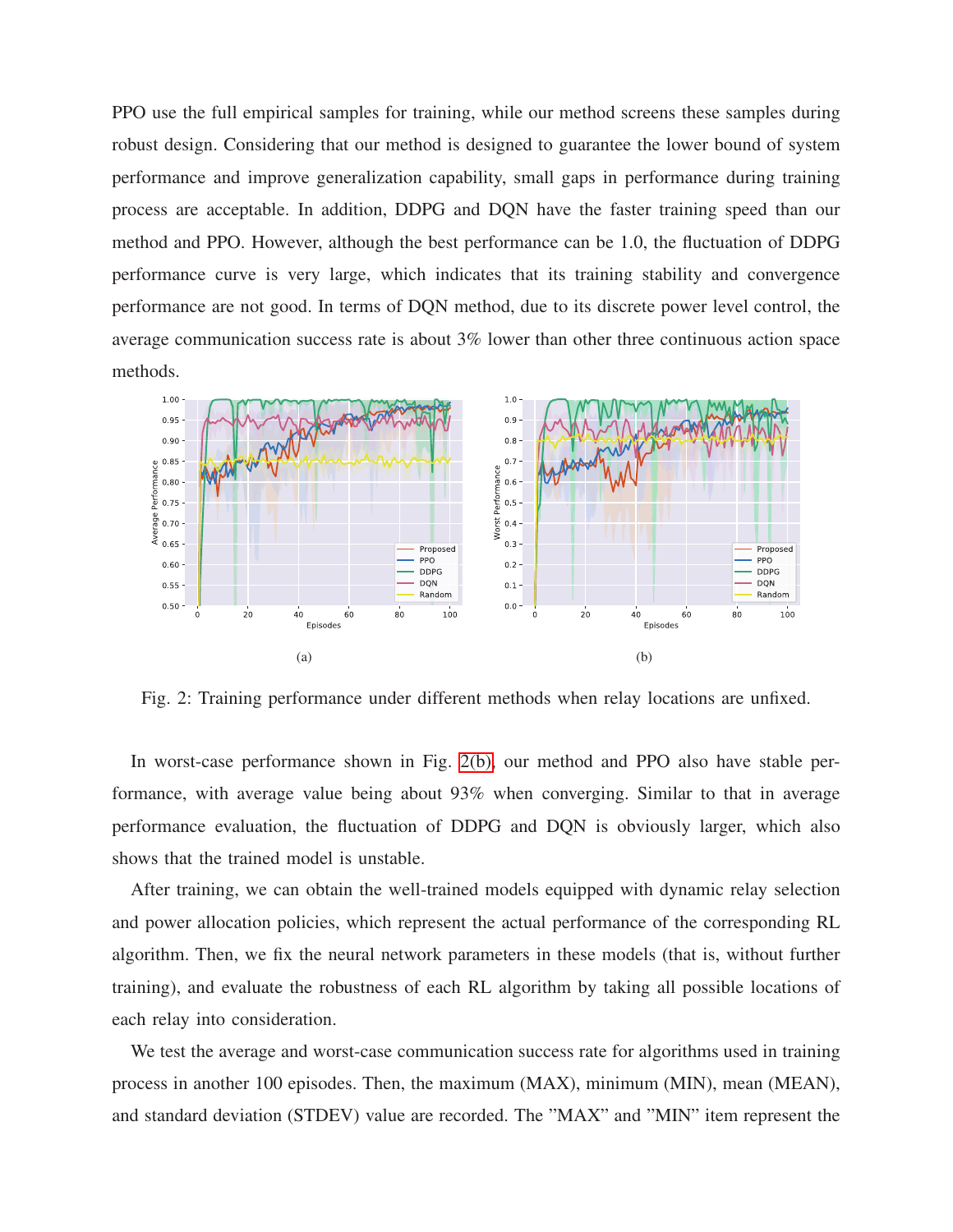maximum and the minimum result when evaluating average/worst-case communication success rate respectively, which can also be regarded as the upper and lower bounds of the algorithm performance. The "MEAN" item represents the average performance of RL methods in testing environments, and the "STDEV" item is used to measure the stability of them.

|             | Average Success Rate of RL Models |            |             |              | Worst-case Success Rate of RL Models |            |             |              |
|-------------|-----------------------------------|------------|-------------|--------------|--------------------------------------|------------|-------------|--------------|
| Algorithm   | <b>MAX</b>                        | <b>MIN</b> | <b>MEAN</b> | <b>STDEV</b> | <b>MAX</b>                           | <b>MIN</b> | <b>MEAN</b> | <b>STDEV</b> |
| Proposed    | 0.966                             | 0.856      | 0.914       | 0.0316       | 0.915                                | 0.764      | 0.839       | 0.0460       |
| <b>PPO</b>  | 0.955                             | 0.780      | 0.899       | 0.0401       | 0.906                                | 0.703      | 0.827       | 0.0475       |
| <b>DDPG</b> | 0.958                             | 0.005      | 0.743       | 0.3468       | 0.873                                | $\Omega$   | 0.468       | 0.2983       |
| <b>DQN</b>  | 0.986                             | 0.314      | 0.872       | 0.1484       | 0.980                                | 0.146      | 0.673       | 0.2434       |
| Random      | 0.857                             | 0.813      | 0.838       |              | 0.826                                | 0.749      | 0.795       |              |

<span id="page-15-0"></span>TABLE I: Testing performance under different methods when relay locations are unfixed.

The testing results of our first experiment are depicted in table [I.](#page-15-0) It can be found that, in the face of unseen environments, the lower bound performance of both average and worstcase situations of those RL algorithms without robust design is lower than that of random selection. On the contrary, our method can still have improvements in both average and worstcase situations. When compared with PPO, the proposed method can improve about 7.6% and 6.1% of the minimum value of average/worst-case success rate respectively, suggesting that our method is helpful to improve the lower bound of the system performance. For the "MEAN" item, the average result of our method is about 1.5% higher than that of PPO when calculating the average communication success rate, and is about 1.2% higher than that of PPO when calculating the worst-case communication success rate, which indicates that our method can also achieve good average performance. When compared with DDPG and DQN, their standard deviations are much larger than our method, which reflects the instability of algorithm again. As shown in the table, although these two methods can work well in some environments, their performance can be very poor in others and it is unacceptable. Therefore, in such changeable communication environments with unfixed relays, the proposed robust RL design can successfully improve the lower bound of worst-case performance compared to other traditional RL methods.

In the first experiment, we choose the location as the environment parameter, which can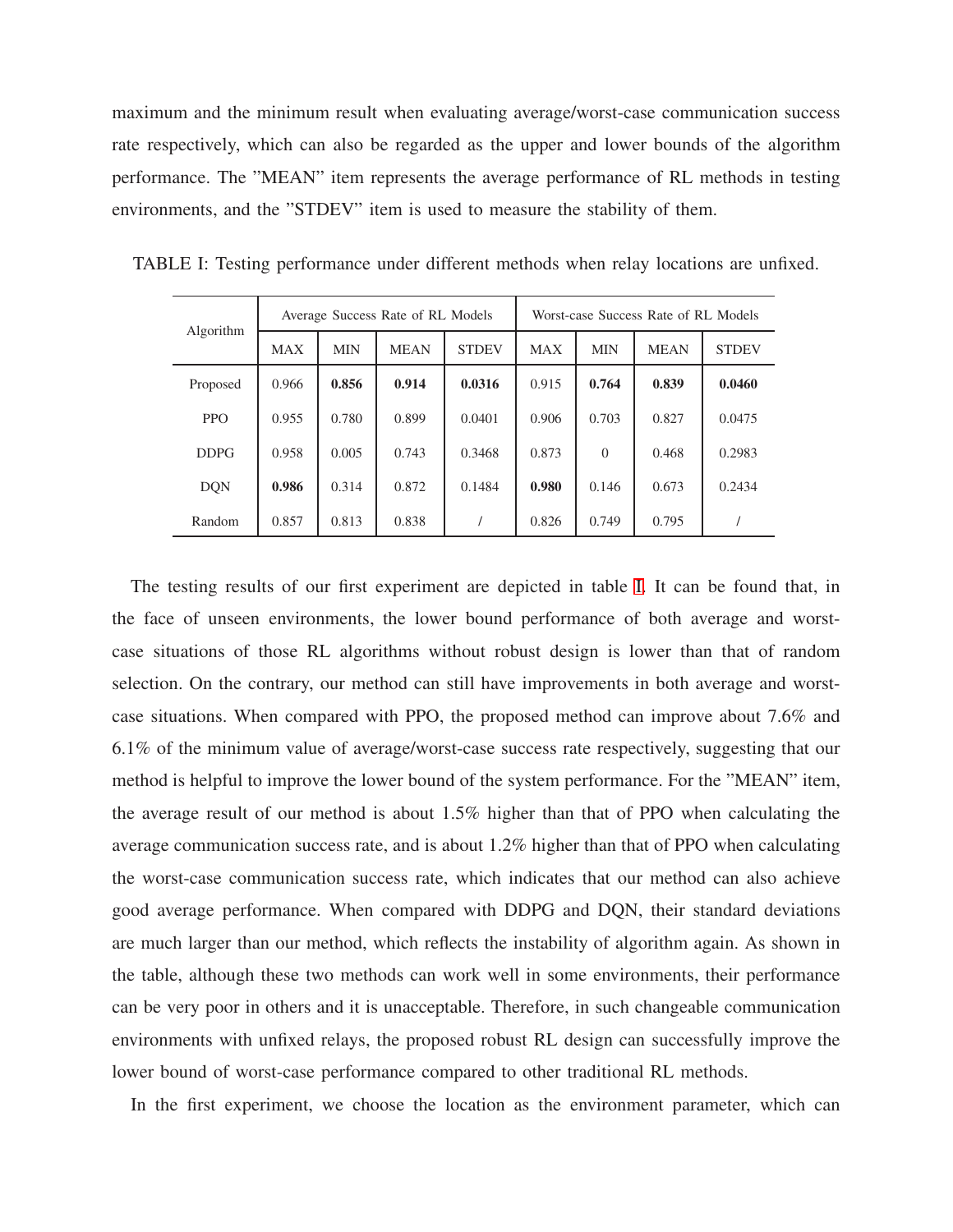influence the transition dynamics between system states. Further, we conduct a second experiment as supplement, where both location and threshold are used as environment parameters. The setup is similar to the previous experiment. We train with three of all possible outage thresholds for each relay and test with all possible thresholds, in order to evaluate the performance of different approaches in the context of changing transition dynamics and reward function. The training results of the second experiment are shown in Fig. [3.](#page-16-0)

<span id="page-16-0"></span>

Fig. 3: Training performance under different methods when locations and outage thresholds of relays are unfixed.

In terms of average communication success rate, PPO and DDPG finally converge to a similar value, which is about  $1\%$  higher than that of our method and  $4\%$  higher than that of DQN. When it comes to worst-case communication success rate, our method, PPO and DDPG have the similar performance when converging, and is about 10% better than DQN. Besides, the fluctuations of DDPG curve and DQN curve are obviously larger than that of ours and PPO, indicating that the training stability of our approach is better. These conclusions are similar to those from the previous experiment. Besides, the small average performance gap between our approach and others is acceptable because we focus primarily on improving the worst-case performance, even generalizing to unseen environments.

Similarly, we next evaluate the RL models after training process is finished. Testing environment includes all possible locations and outage thresholds of each relay, and the results are shown in table [II.](#page-17-1)

It can be found that our method has the best result when evaluating the minimum value of both average success rate and worst-case success rate. In addition, the standard deviation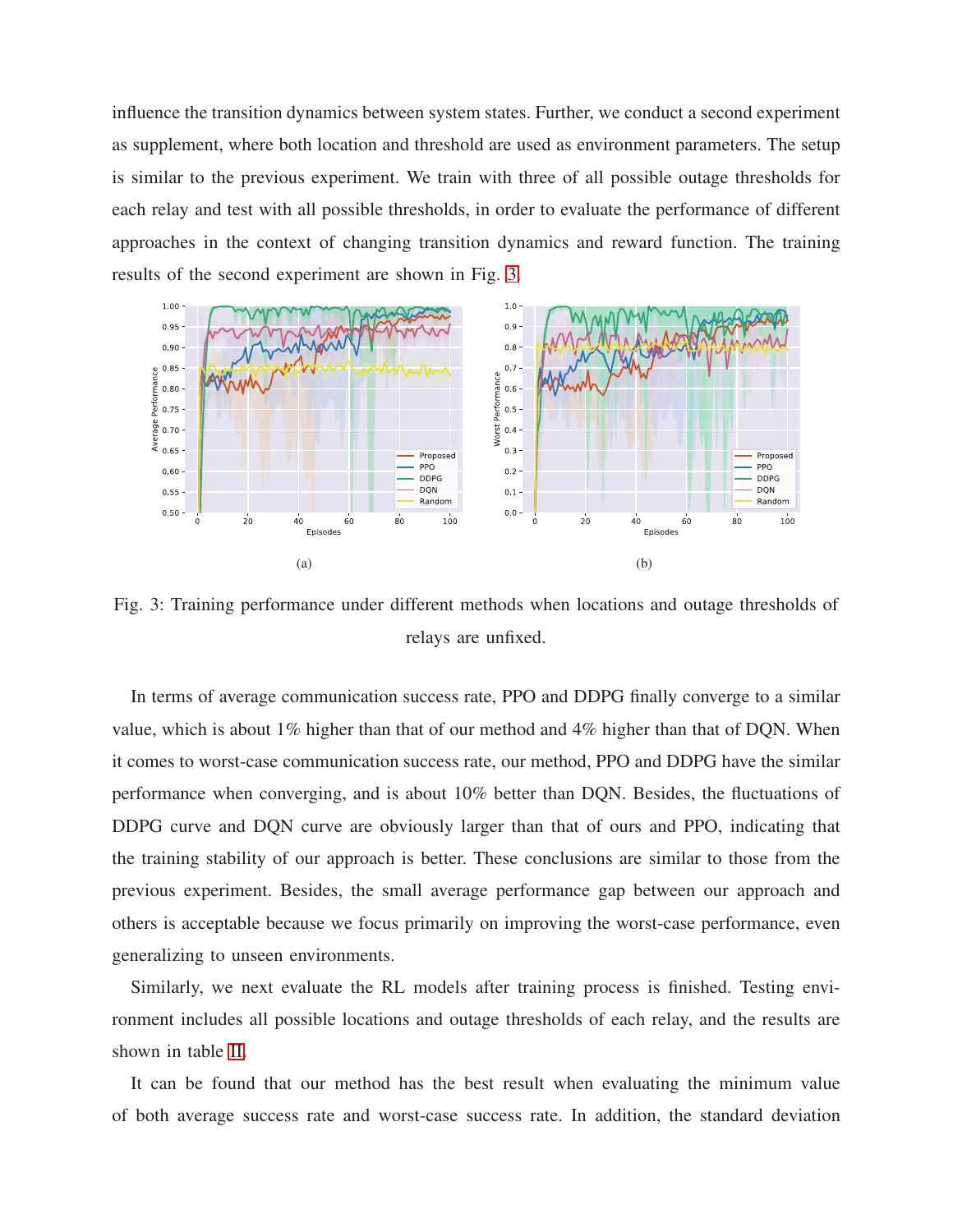| Algorithm   | Average Success Rate of RL Models |            |             |              | Worst-case Success Rate of RL Models |            |             |              |
|-------------|-----------------------------------|------------|-------------|--------------|--------------------------------------|------------|-------------|--------------|
|             | <b>MAX</b>                        | <b>MIN</b> | <b>MEAN</b> | <b>STDEV</b> | <b>MAX</b>                           | <b>MIN</b> | <b>MEAN</b> | <b>STDEV</b> |
| Proposed    | 0.955                             | 0.849      | 0.906       | 0.0232       | 0.853                                | 0.732      | 0.801       | 0.0276       |
| <b>PPO</b>  | 0.953                             | 0.789      | 0.891       | 0.0449       | 0.866                                | 0.670      | 0.780       | 0.0474       |
| <b>DDPG</b> | 0.997                             | 0.486      | 0.898       | 0.1254       | 0.972                                | 0.024      | 0.619       | 0.3221       |
| <b>DON</b>  | 0.989                             | 0.659      | 0.907       | 0.0787       | 0.985                                | 0.310      | 0.722       | 0.2088       |
| Random      | 0.855                             | 0.814      | 0.834       |              | 0.832                                | 0.720      | 0.786       |              |

<span id="page-17-1"></span>TABLE II: Testing performance under different methods when locations and outage thresholds of relays are unfixed.

of our method is the smallest, indicating that the performance is more stable under different environments. More specifically, when compared with PPO, our approach can improve about 6% in lower bound of both average and worst-case success rate. DDPG and DQN achieve the higher best-case value when testing in changeable environments, however, they perform poorly in terms of the lower bound performance assessment. Our method has an improvement of about 36.3% in minimum value of average success rate and about 70.8% in minimum value of worstcase success rate respectively when compared with DDPG. Similarly, in terms of lower bound performance of average success rate and worst-case success rate, our method has an improvement of about 19% and 42.2% respectively when compared with DQN.

In all, by combining the results in table [I](#page-15-0) and table [II,](#page-17-1) we can draw the conclusion that our proposed robust RL design has better worst-case performance in a changeable communication environment, and has better generalization ability for scenarios which are unseen in the training process.

#### VI. CONCLUSION

<span id="page-17-0"></span>In this paper, we model a two-hop DF relaying network with the uncertainty in relay locations, and study the outage probability minimization problem under total power constraints. Without exact instantaneous CSI and prior knowledge of the communication environment, we try RL methods to solve this optimization problem. We derive the lower bound of the worst-case performance of RL action policy, and then propose a robust RL algorithm for relay selection and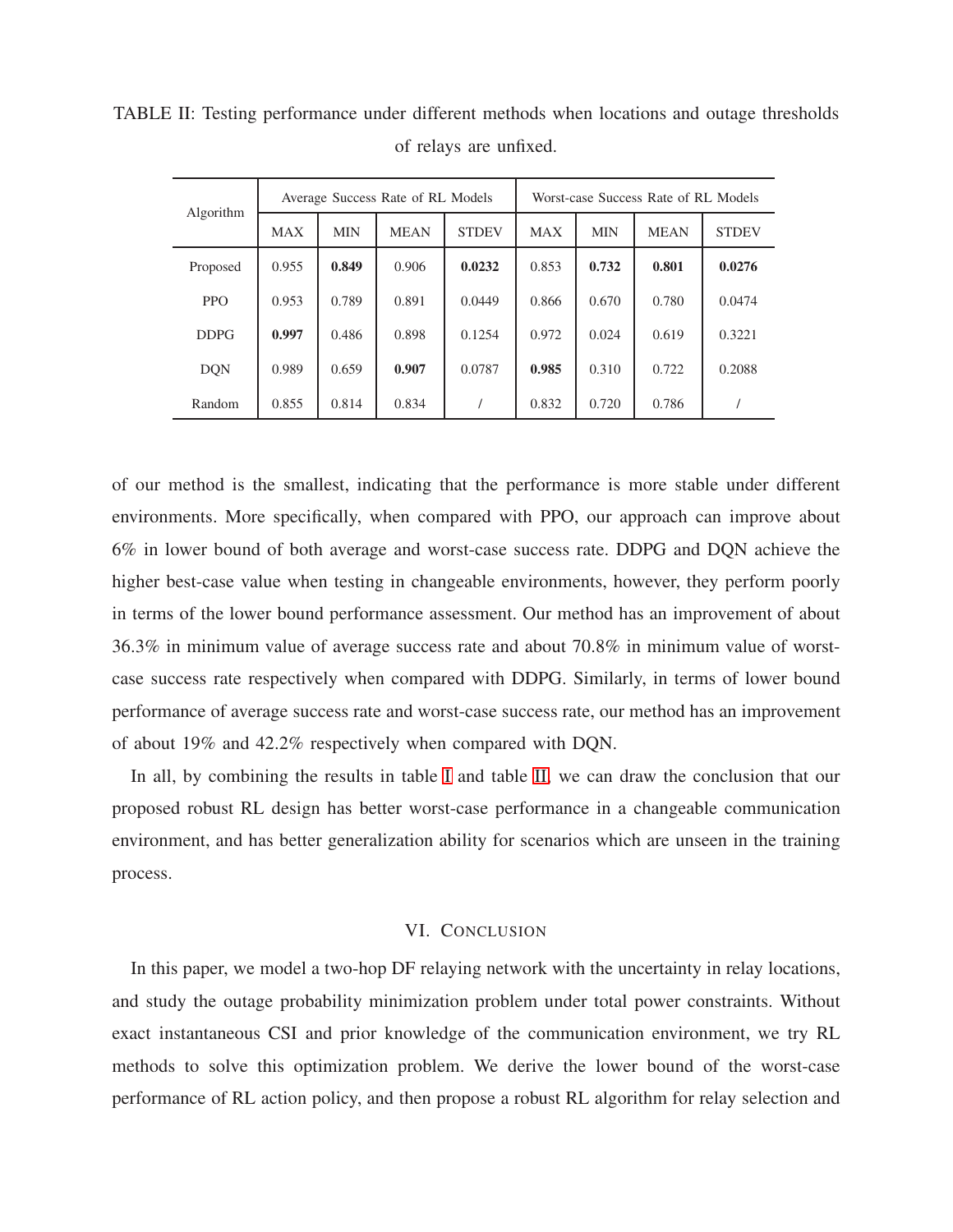power allocation. Simulation results show that the proposed approach has better generalization ability, and the worst-case performance is improved by about 6% compared with traditional RL methods.

# APPENDIX A

## PROOF OF LEMMA 1

**Lemma 1.** Suppose two joint distributions  $p_1(x, y) = p_1(x)p_1(y|x)$  and  $p_2(x, y) = p_2(x)p_2(y|x)$ , *the total variation distance of the joint can be bounded by:*

$$
D_{TV}(p_1(x,y)||p_2(x,y)) \leq \mathbb{E}_{x \sim p_1} \left[ D_{TV}(p_1(y|x)||p_2(y|x)) \right] + D_{TV}(p_1(x)||p_2(x)). \tag{28}
$$

**Proof.** For any time slot  $t \in \mathbb{N}^*$ , we have

$$
D_{TV}(p_1(x, y)||p_2(x, y)) = \frac{1}{2} \sum_{x} \sum_{y} |p_1(x, y) - p_2(x, y)|
$$
  
\n
$$
= \frac{1}{2} \sum_{x} \sum_{y} |p_1(x)p_1(y|x) - p_2(x)p_2(y|x)|
$$
  
\n
$$
= \frac{1}{2} \sum_{x} \sum_{y} |p_1(x)p_1(y|x) - p_1(x)p_2(y|x) + p_1(x)p_2(y|x) - p_2(x)p_2(y|x)|
$$
  
\n
$$
\leq \frac{1}{2} \sum_{x} \sum_{y} p_1(x)|p_1(y|x) - p_2(y|x)| + \frac{1}{2} \sum_{x} \sum_{y} p_2(y|x)|p_1(x) - p_2(x)|
$$
  
\n
$$
= \sum_{x} p_1(x) \Big(\frac{1}{2} \sum_{y} |p_1(y|x) - p_2(y|x)|\Big) + \frac{1}{2} \sum_{x} \Big(\sum_{y} p_2(y|x)\Big)|p_1(x) - p_2(x)|
$$
  
\n
$$
= \mathbb{E}_{x \sim p_1} [D_{TV}(p_1(y|x)||p_2(y|x))] + D_{TV}(p_1(x)||p_2(x))
$$
\n(29)

## APPENDIX B

# PROOF OF LEMMA 2

**Lemma 2.** *Suppose the state distributions*  $p_1(s_1)$  *and*  $p_2(s_1)$  *in initial time slot are the same, the total variation distance in the state marginal can be bounded by:*

$$
D_{TV}(p_1(s_t)||p_2(s_t)) \le (t-1) \max_t \mathbb{E}_{s_{t-1} \sim p_1} D_{TV}(p_1(s_t|s_{t-1})||p_2(s_t|s_{t-1})).
$$
 (30)

**COL**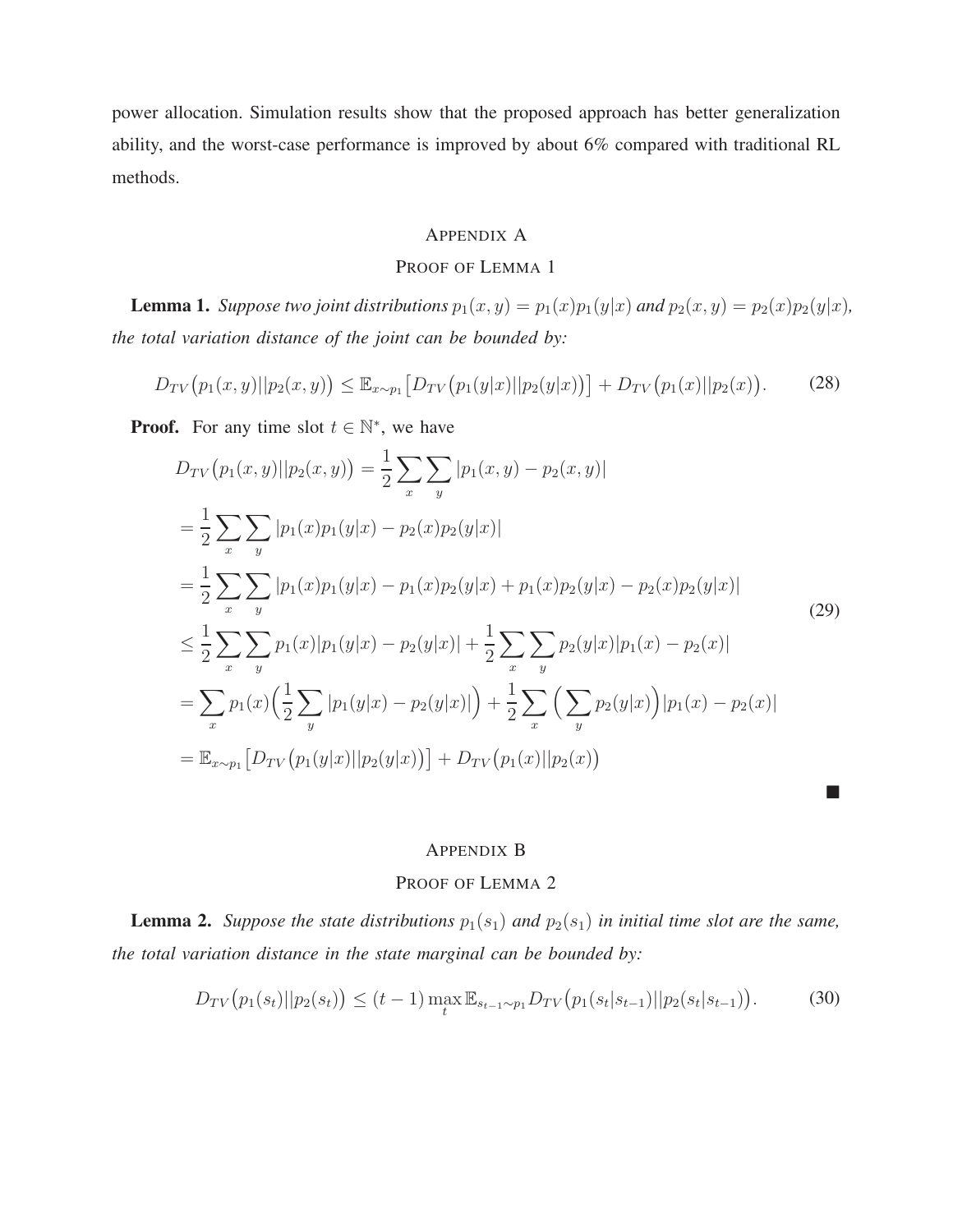**Proof.** For any time slot  $t \geq 2$  and  $t \in \mathbb{N}^*$ , we have

$$
|p_{1}(s_{t}) - p_{2}(s_{t})| = |\sum_{s_{t-1}} p_{1}(s_{t}|s_{t-1})p_{1}(s_{t-1}) - \sum_{s_{t-1}} p_{2}(s_{t}|s_{t-1})p_{2}(s_{t-1})|
$$
  
\n
$$
\leq \sum_{s_{t-1}} |p_{1}(s_{t}|s_{t-1})p_{1}(s_{t-1}) - p_{2}(s_{t}|s_{t-1})p_{2}(s_{t-1})|
$$
  
\n
$$
= \sum_{s_{t-1}} |p_{1}(s_{t}|s_{t-1})p_{1}(s_{t-1}) - p_{2}(s_{t}|s_{t-1})p_{1}(s_{t-1}) + p_{2}(s_{t}|s_{t-1})p_{1}(s_{t-1}) - p_{2}(s_{t}|s_{t-1})p_{2}(s_{t-1})|
$$
  
\n
$$
\leq \sum_{s_{t-1}} p_{1}(s_{t-1})|p_{1}(s_{t}|s_{t-1}) - p_{2}(s_{t}|s_{t-1})| + \sum_{s_{t-1}} p_{2}(s_{t}|s_{t-1})|p_{1}(s_{t-1}) - p_{2}(s_{t-1})|
$$
  
\n
$$
= \mathbb{E}_{s_{t-1} \sim p_{1}} |p_{1}(s_{t}|s_{t-1}) - p_{2}(s_{t}|s_{t-1})| + \sum_{s_{t-1}} p_{2}(s_{t}|s_{t-1})|p_{1}(s_{t-1}) - p_{2}(s_{t-1})|
$$
\n(31)

Then, by using the result above, we have

$$
D_{TV}(p_1(s_t)||p_2(s_t)) = \frac{1}{2} \sum_{s_t} |p_1(s_t) - p_2(s_t)|
$$
  
\n
$$
\leq \frac{1}{2} \sum_{s_t} \left[ \mathbb{E}_{s_{t-1} \sim p_1} [p_1(s_t|s_{t-1}) - p_2(s_t|s_{t-1})] + \sum_{s_{t-1}} p_2(s_t|s_{t-1}) |p_1(s_{t-1}) - p_2(s_{t-1})| \right]
$$
  
\n
$$
= \mathbb{E}_{s_{t-1} \sim p_1} \left[ \frac{1}{2} \sum_{s_t} |p_1(s_t|s_{t-1}) - p_2(s_t|s_{t-1})| \right] + \frac{1}{2} \sum_{s_{t-1}} \left( \sum_{s_t} p_2(s_t|s_{t-1}) \right) |p_1(s_{t-1}) - p_2(s_{t-1})|
$$
  
\n
$$
= \mathbb{E}_{s_{t-1} \sim p_1} D_{TV}(p_1(s_t|s_{t-1}) ||p_2(s_t|s_{t-1})) + D_{TV}(p_1(s_{t-1}) ||p_2(s_{t-1}))
$$
  
\n
$$
= \sum_{i=2}^t \mathbb{E}_{s_{i-1} \sim p_1} D_{TV}(p_1(s_i|s_{i-1}) ||p_2(s_i|s_{t-1})) + D_{TV}(p_1(s_1)||p_2(s_1))
$$
  
\n
$$
\leq (t-1) \max_{t} \mathbb{E}_{s_{t-1} \sim p_1} D_{TV}(p_1(s_t|s_{t-1}) ||p_2(s_t|s_{t-1}))
$$
\n(32)

#### **REFERENCES**

**Contract** 

- <span id="page-19-1"></span><span id="page-19-0"></span>[1] Y. Shi, A. Konar, N. D. Sidiropoulos, X.-P. Mao, and Y.-T. Liu, "Learning to beamform for minimum outage," *IEEE Transactions on Signal Processing*, vol. 66, no. 19, pp. 5180–5193, Oct. 2018.
- <span id="page-19-2"></span>[2] B. Lu, R. Wang, and Y. Liu, "Outage probability of intelligent reflecting surface assisted full duplex two-way communications," *IEEE Communications Letters*, vol. 26, no. 2, pp. 286–290, Feb. 2022.
- [3] J. Jedrzejczak, G. J. Anders, M. Fotuhi-Firuzabad, H. Farzin, and F. Aminifar, "Reliability assessment of protective relays in harmonic-polluted power systems," *IEEE Transactions on Power Delivery*, vol. 32, no. 1, pp. 556–564, Feb. 2017.
- [4] G. Li, D. Mishra, Y. Hu, Y. Huang, and H. Jiang, "Adaptive relay selection strategies for cooperative NOMA networks with user and relay cooperation," *IEEE Transactions on Vehicular Technology*, vol. 69, no. 10, pp. 11 728–11 742, Oct. 2020.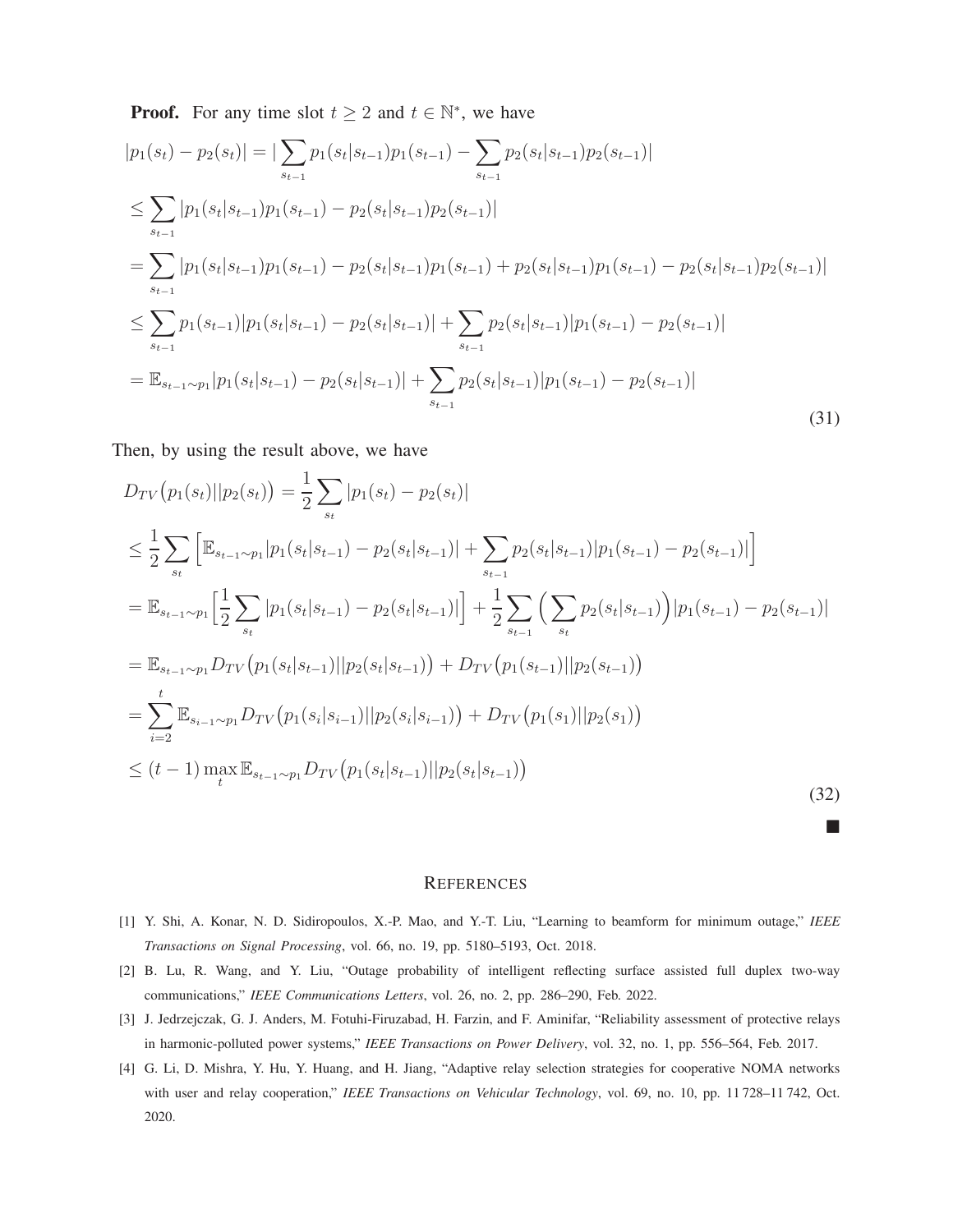- <span id="page-20-0"></span>[5] J. Lee and J. H. Lee, "Performance analysis and resource allocation for cooperative D2D communication in cellular networks with multiple D2D pairs," *IEEE Communications Letters*, vol. 23, no. 5, pp. 909–912, May 2019.
- <span id="page-20-1"></span>[6] J. Bae and Y. Han, "Joint power and time allocation for two-way cooperative NOMA," *IEEE Transactions on Vehicular Technology*, vol. 68, no. 12, pp. 12 443–12 447, Dec. 2019.
- <span id="page-20-2"></span>[7] R. S. Sutton and A. G. Barto, *Reinforcement learning: An introduction*. MIT press, 2018.
- [8] J.-M. Kang, "Reinforcement learning based adaptive resource allocation for wireless powered communication systems," *IEEE Communications Letters*, vol. 24, no. 8, pp. 1752–1756, Aug. 2020.
- <span id="page-20-3"></span>[9] Z. Li and C. Guo, "Multi-agent deep reinforcement learning based spectrum allocation for D2D underlay communications," *IEEE Transactions on Vehicular Technology*, vol. 69, no. 2, pp. 1828–1840, Feb. 2020.
- [10] H. Yang, Z. Xiong, J. Zhao, D. Niyato, C. Yuen, and R. Deng, "Deep reinforcement learning based massive access management for ultra-reliable low-latency communications," *IEEE Transactions on Wireless Communications*, vol. 20, no. 5, pp. 2977–2990, May 2021.
- <span id="page-20-5"></span><span id="page-20-4"></span>[11] Y. Su, M. Liwang, Z. Gao, L. Huang, X. Du, and M. Guizani, "Optimal cooperative relaying and power control for IoUT networks with reinforcement learning," *IEEE Internet of Things Journal*, vol. 8, no. 2, pp. 791–801, Jan. 2021.
- <span id="page-20-6"></span>[12] Y. Su, X. Lu, Y. Zhao, L. Huang, and X. Du, "Cooperative communications with relay selection based on deep reinforcement learning in wireless sensor networks," *IEEE Sensors Journal*, vol. 19, no. 20, pp. 9561–9569, Oct. 2019.
- <span id="page-20-7"></span>[13] C. Huang, G. Chen, and Y. Gong, "Delay-constrained buffer-aided relay selection in the internet of things with decisionassisted reinforcement learning," *IEEE Internet of Things Journal*, vol. 8, no. 12, pp. 10 198–10 208, Jun. 2021.
- <span id="page-20-8"></span>[14] X. Wang, T. Jin, L. Hu, and Z. Qian, "Energy-efficient power allocation and Q-learning-based relay selection for relay-aided D2D communication," *IEEE Transactions on Vehicular Technology*, vol. 69, no. 6, pp. 6452–6462, Jun. 2020.
- [15] F. Shams, G. Bacci, and M. Luise, "Energy-efficient power control for multiple-relay cooperative networks using Qlearning," *IEEE Transactions on Wireless Communications*, vol. 14, no. 3, pp. 1567–1580, Mar. 2015.
- <span id="page-20-9"></span>[16] V. Hakami and M. Dehghan, "Distributed power control for delay optimization in energy harvesting cooperative relay networks," *IEEE Transactions on Vehicular Technology*, vol. 66, no. 6, pp. 4742–4755, Jun. 2017.
- <span id="page-20-10"></span>[17] L. Tian, T. Dai, Y. Zhu, and G. Lu, "Energy-efficient power control for energy harvesting cooperative relay sensor network," in *2019 Computing, Communications and IoT Applications (ComComAp)*, Oct. 2019, pp. 305–309.
- <span id="page-20-11"></span>[18] Y. Geng, E. Liu, R. Wang, and Y. Liu, "Hierarchical reinforcement learning for relay selection and power optimization in two-hop cooperative relay network," *IEEE Transactions on Communications*, vol. 70, no. 1, pp. 171–184, Jan. 2022.
- [19] Y. Zou, Y. Xie, C. Zhang, S. Gong, D. T. Hoang, and D. Niyato, "Optimization-driven hierarchical deep reinforcement learning for hybrid relaying communications," in *2020 IEEE Wireless Communications and Networking Conference (WCNC)*, Seoul, Korea (South), May 2020, pp. 1–6.
- <span id="page-20-12"></span>[20] C. Huang, G. Chen, Y. Gong, P. Xu, Z. Han, and J. A. Chambers, "Buffer-aided relay selection for cooperative hybrid NOMA/OMA networks with asynchronous deep reinforcement learning," *IEEE Journal on Selected Areas in Communications*, vol. 39, no. 8, pp. 2514–2525, Aug. 2021.
- <span id="page-20-14"></span><span id="page-20-13"></span>[21] H. Zhang, S. Chong, X. Zhang, and N. Lin, "A deep reinforcement learning based D2D relay selection and power level allocation in mmWave vehicular networks," *IEEE Wireless Communications Letters*, vol. 9, no. 3, pp. 416–419, Mar. 2020.
- [22] D. J. Mankowitz, N. Levine, R. Jeong, Y. Shi, J. Kay, A. Abdolmaleki, J. T. Springenberg, T. Mann, T. Hester, and M. Riedmiller, "Robust reinforcement learning for continuous control with model misspecification," in *International Conference on Learning Representations*, Addis Ababa, Ethiopia, Apr. 2020.
- [23] C. Tessler, Y. Efroni, and S. Mannor, "Action robust reinforcement learning and applications in continuous control," in *International Conference on Machine Learning*. Long Beach, California, USA: PMLR, Jun. 2019, pp. 6215–6224.